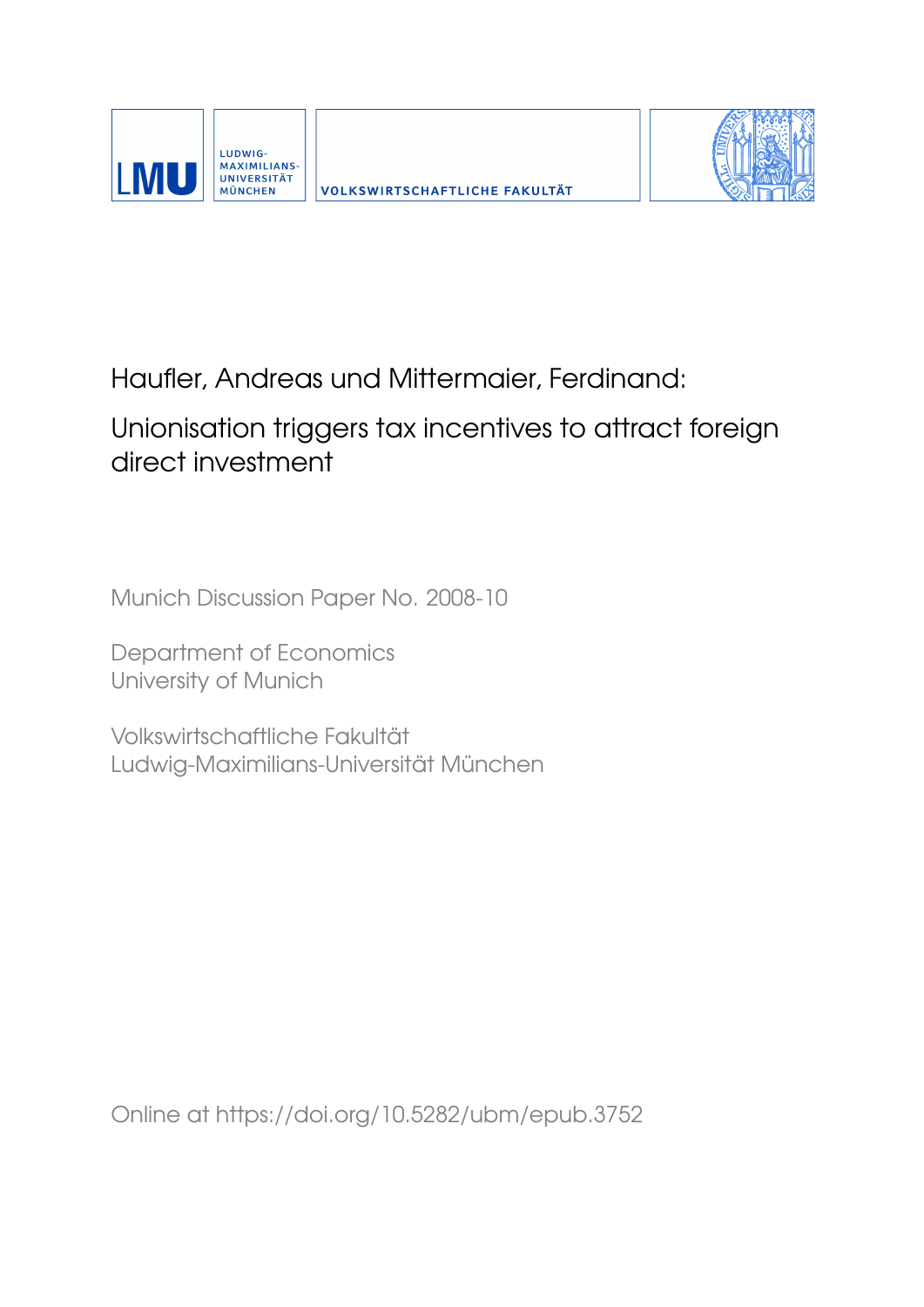# Unionisation triggers tax incentives to attract foreign direct investment<sup>∗</sup>

Andreas Haufler†

Ferdinand Mittermaier‡

University of Munich and CESifo

University of Munich

May 2008

#### Abstract

This paper analyses tax competition between a unionised and a non-unionised country for the location of an outside firm. We show that unionisation offers an extra incentive for the government to attract a foreign competitor to a concentrated domestic market, in order to affect the behaviour of the domestic union. This results in the unionised country's government offering a tax discount (or a subsidy premium) to the outside firm in excess of what is needed to compensate the investor for the higher union wage. In equilibrium, therefore, the unionised country can attract the outside firm even if it has other location disadvantages, such as a smaller home market.

Keywords: tax competition, trade unions, foreign direct investment

JEL Classification: H25, H73, J58

<sup>∗</sup>Paper presented at conferences and seminars in Nottingham and Tilburg. We thank Jan Boone, Ron Davies, Clemens Fuest, Harry Huizinga, Arijit Mukherjee, Michael Pfl¨uger, Nadine Riedel and Ian Wooton for helpful comments and Marcus Strobel for competent research assistance.

<sup>†</sup>Seminar for Economic Policy, Akademiestr. 1/II, D-80799 Munich. Phone: +49-89-2180-3858, e-mail: Andreas.Haufler@lrz.uni-muenchen.de

<sup>‡</sup>Seminar for Economic Policy, Akademiestr. 1/II, D-80799 Munich. Phone: +49-89-2180-6752, e-mail: mittermaier@lrz.uni-muenchen.de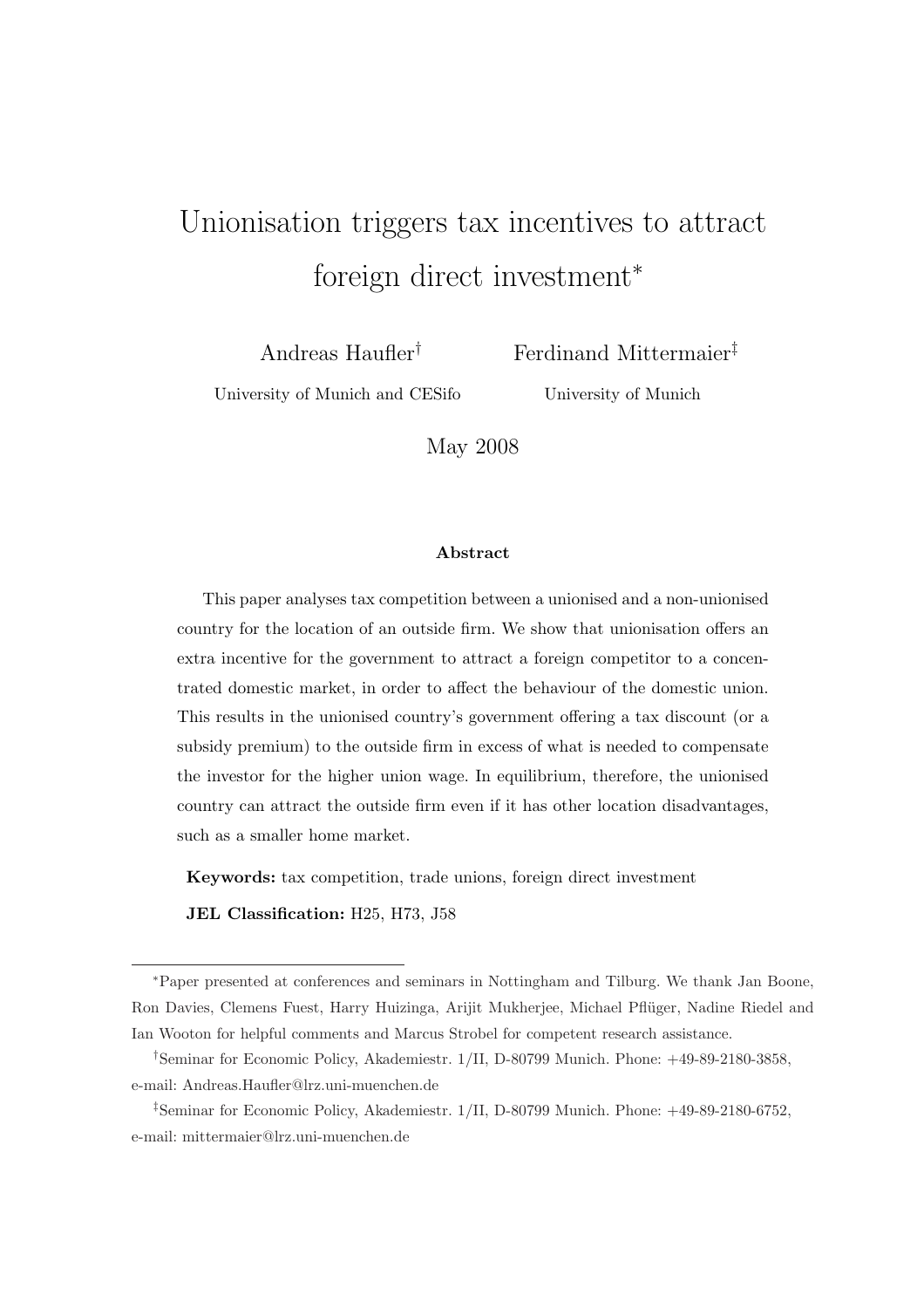### 1 Introduction

In most OECD countries, as well as in many developing countries, the potential benefits from foreign direct investment (FDI) in the form of higher employment, intensified competition in product markets, and positive productivity spillovers on other sectors of the economy are increasingly perceived by policy makers. The employment argument, in particular, has become a highly important one. In many OECD countries employment in multinational firms now accounts for more than 25% of total employment in the manufacturing sector.<sup>1</sup> At the same time, multinational firms are able to choose among an increasing number of potential investment locations, particularly in Eastern Europe and Southeast Asia, which offer low wages, an educated workforce, and rapidly expanding domestic markets. This has led to a number of highly publicised cases of plant relocations from rich OECD countries to lower-cost regions. A recent example is the telecommunications firm Nokia, which announced the closure of its production unit in the German city of Bochum in early 2008 while at the same time opening up a new production plant in Romania.

As a result of these developments the competition among potential host countries to attract internationally mobile firms has tightened visibly during the last decades. This can be seen in the corporate tax changes, in particular the reductions of statutory tax rates, that many countries have undertaken since the 1980s (see Devereux et al., 2002). A second and even more direct indicator is the increasing use of direct location subsidies that are paid to foreign firms. Table 1 lists 22 cases for the period from 2001 to 2007 where substantial investment subsidies (above Euro 20 million) have been offered by host countries and approved by the European Commission. These subsidies often account for up to 30% of the present value of the investment, and in some cases for even more.<sup>2</sup>

A striking fact in Table 1 is that the highest subsidies are paid for firms that engage

<sup>&</sup>lt;sup>1</sup>In 2005, employment in multinational firms as a percentage of total manufacturing employment was, for example, 33.1% in Belgium, 26.4% in France, 15.2% in Germany, 48.0% in Ireland, 33.8% in Sweden, 27.6% in the United Kingdom and 11.2% in the United States. See OECD (2008).

<sup>2</sup>Note that the subsidy payments collected in Table 1 cover only direct monetary transfers and thus represent merely a lower bound for the overall value of the incentive package. The latter often includes additional measures, such as the free provision of public infrastructure.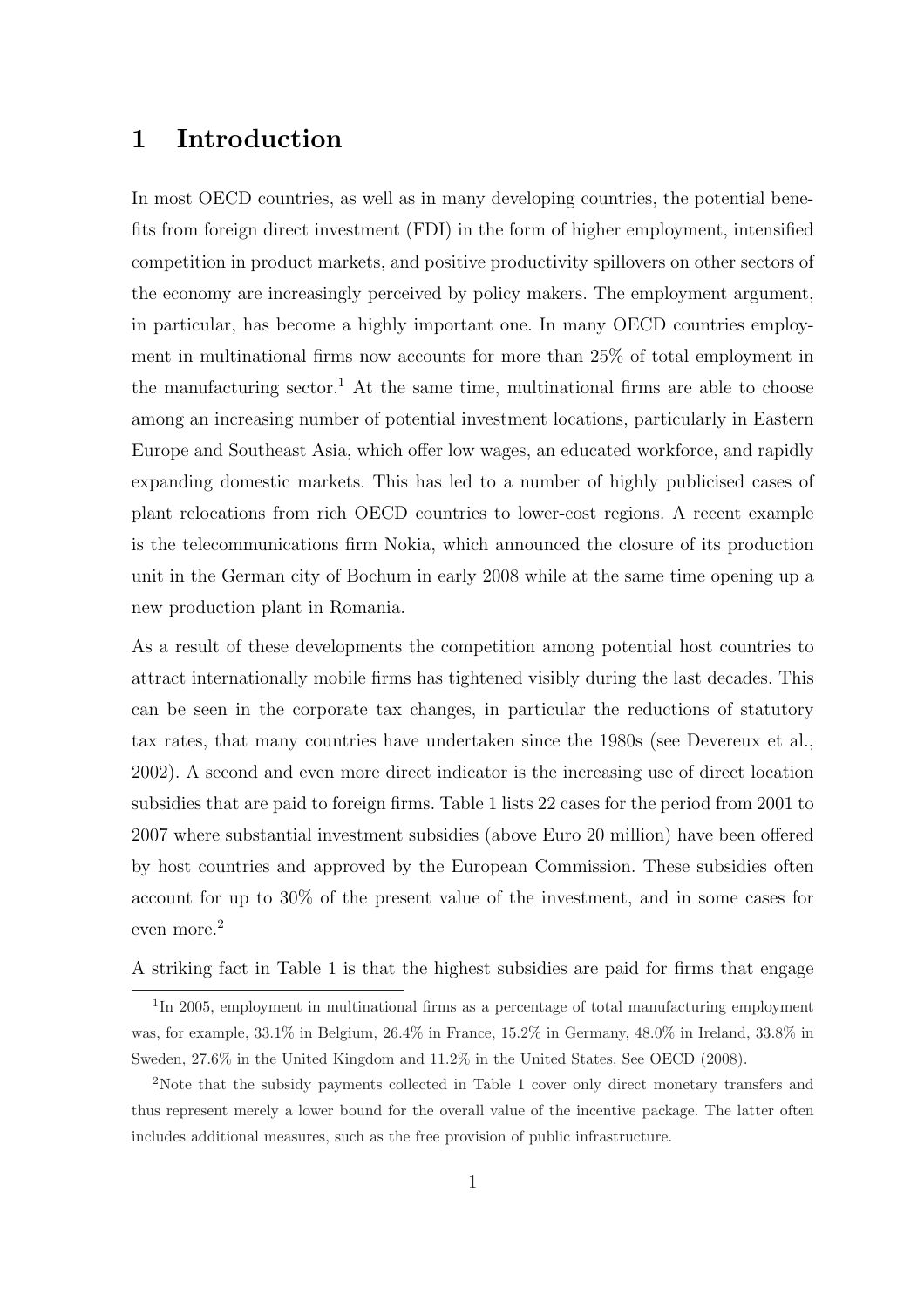|                           | Date of  | Host country           | State aid             | Aid inten-        |
|---------------------------|----------|------------------------|-----------------------|-------------------|
| Company (sector)          | approval | (city/region)          | (million $\epsilon$ ) | sity $(\%)^a$     |
| Nissan                    | 01/2001  | U.K. (Sunderland)      | $60^b$                | 18.6              |
| Volkswagen                | 07/2001  | Germany (Dresden)      | 75                    | 12.3              |
| Daimler Chrysler          | 12/2001  | Germany (Thuringia)    | $57\,$                | 30.9              |
| Infineon (semiconductors) | 04/2002  | Germany (Saxony)       | 219                   | 19.8              |
| ST Microelectronics       | 04/2002  | Italy (Sicily)         | 542                   | 26.3              |
| Iveco (utility vehicles)  | 10/2002  | Italy (Puglia)         | 109                   | 44.0              |
| <b>BMW</b>                | 12/2002  | Germany (Leipzig)      | 363                   | 30.1              |
| Solar World (solar cells) | 03/2003  | Germany (Saxony)       | 73                    | 35.0              |
| European Optic Media      | 06/2003  | Germany (Thuringia)    | 35                    | 35.0              |
| Volkswagen                | 06/2003  | Spain (Navarra)        | 20                    | 6.4               |
| Ford                      | 07/2003  | Belgium (Genk)         | 45                    | 4.2               |
| AMD (microelectronics)    | 02/2004  | Germany (Saxony)       | $545^c$               | 22.7 <sup>c</sup> |
| Wacker (silicon wafers)   | 02/2004  | Germany (Saxony)       | 120                   | 28.0              |
| Infineon (semiconductors) | 03/2004  | Portugal (Porto)       | 42                    | 29.0              |
| DHL Airways (logistics)   | 04/2004  | Germany (Leipzig)      | 70                    | 28.0              |
| DOW PET (synthetics)      | 04/2004  | Germany (Saxony)       | 28                    | 23.4              |
| e-glass (glass)           | 04/2004  | Germany (Saxony-Anh.)  | $42\,$                | 35.0              |
| Peugeot Citroen           | 09/2004  | $U.K.$ (Ryton)         | 30 <sup>b</sup>       | 9.8               |
| De Tomaso (vehicles)      | 01/2005  | Italy (Calabria)       | 81                    | 60.0              |
| Südzucker (bioethanol)    | 06/2005  | Germany (Saxony-Anh.)  | 43                    | 23.8              |
| AMD (microelectronics)    | 07/2007  | Germany (Saxony)       | 262                   | 11.9              |
| Kia Motors                | 12/2007  | Slovakia (Stredné Sl.) | $32\,$                | 15.0              |

Table 1: Approved investment subsidies in EU member states (2001-2007)

 $\sp{a}$  present value of state aid divided by present value of investment

<sup>b</sup> 1 British Pound is converted to  $1.5 \in \mathbb{C}$  upper limit

Source: Official Journal of the European Communities, C and L (http://eur-lex.europa.eu)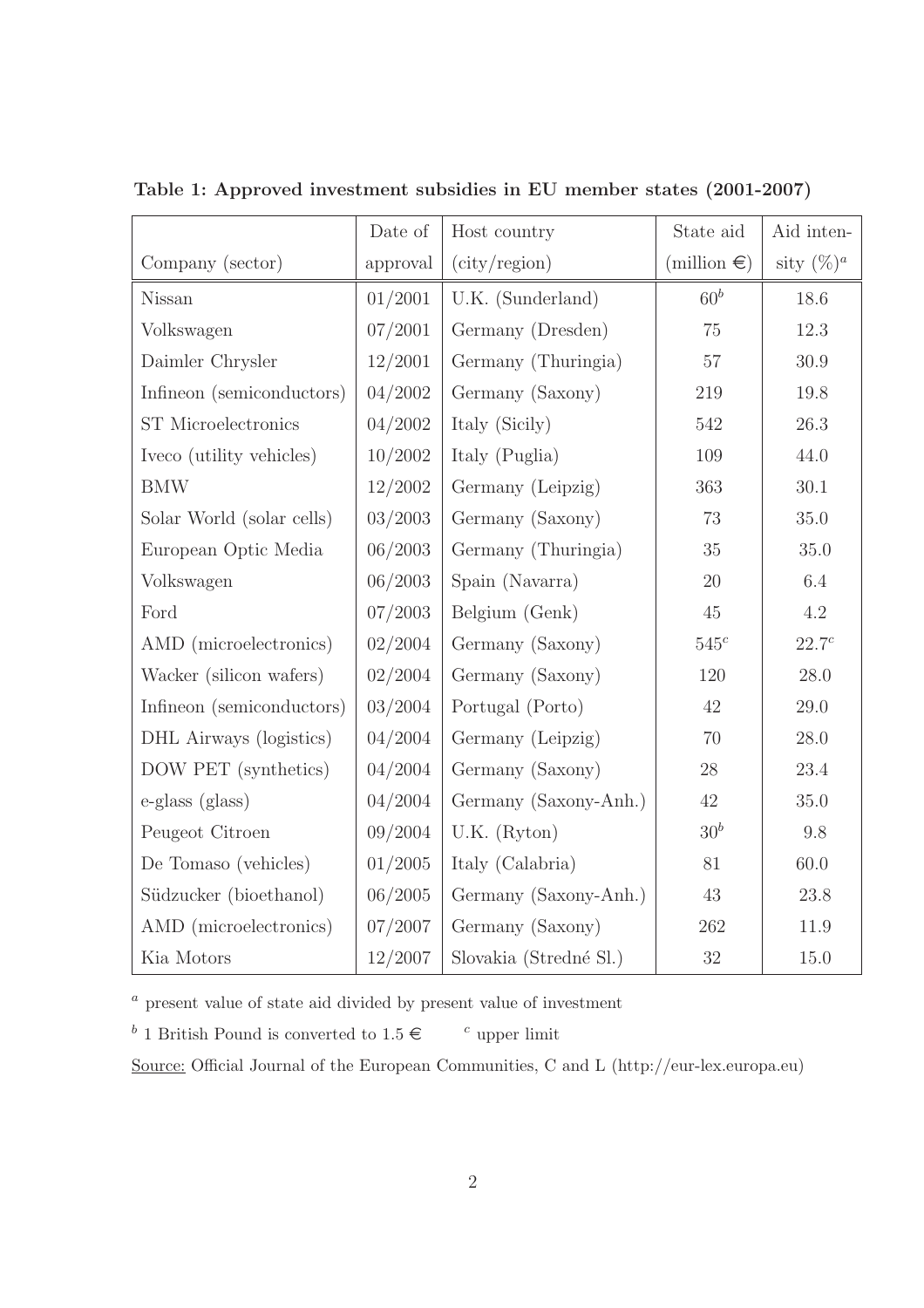in regions characterised by weak economic activity and high unemployment, but simultaneously are part of countries with strong trade unions that succeed in keeping up wages even in low-productivity regions. This is true, in particular, for Eastern Germany and Southern Italy, where the collective bargaining coverage rate is above 80% of the workforce.<sup>3</sup> This suggests that fiscal policies are used to compensate investors for the location disadvantages of facing high wages without benefitting from positive spillovers in an industrial core region. To some extent this reflects the European Union's regulations on state aid, which specify that location subsidies are only permitted to compensate investors for a demonstrated cost disadvantage in comparison to a feasible alternative location. The question remains, however, why unionised countries are also willing to provide high subsidies, the cost of which have to be fully borne by them.<sup>4</sup>

More generally, governments and trade unions in host countries face similar constraints in that wage increases and higher taxes may both lead to discontinuous losses of production when multinational firms threaten to relocate production to countries with lower gross-of-tax costs. It can thus be expected that these two players will respond to each other's policies to attract multinational firms, or to keep them in the country. Interestingly, this interdependence of the tax/subsidy decisions of governments and the wage policies of trade unions in the competition for FDI has so far received very little attention in the academic literature.

Our analysis aims, therefore, to study how the presence of a domestic union affects the incentives of governments to grant tax concessions, or even direct investment subsidies, in order to attract FDI. In particular, we will argue in this paper that investment

<sup>&</sup>lt;sup>3</sup>In contrast, this coverage rate (the percentage of employees for whom the wage negotiated by the union is binding) is only around 50% in the UK and well below 20% in the USA (Cahuc and Zylberberg, 2004, p. 372). See also Freeman (2007) for an account of the differences in labour market institutions in the OECD and elsewhere.

<sup>&</sup>lt;sup>4</sup>A further interesting question is why more than 80% of the subsidies to industry in the OECD take the form of investment subsidies, rather than direct subsidies to employment, even if their purpose is to counteract labour market rigidities (see Fuest and Huber, 2000, Table 1). One answer to this question is that employment subsidies may strengthen the position of trade unions, whereas investment subsidies can induce more competition in both product and labour markets. Fuest and Huber (2000) show, in a model where firms with different productivities bargain with unions over both wages and employment, that an investment subsidy financed by a labour tax increases the number of active firms and generates welfare gains by reducing the rents of workers.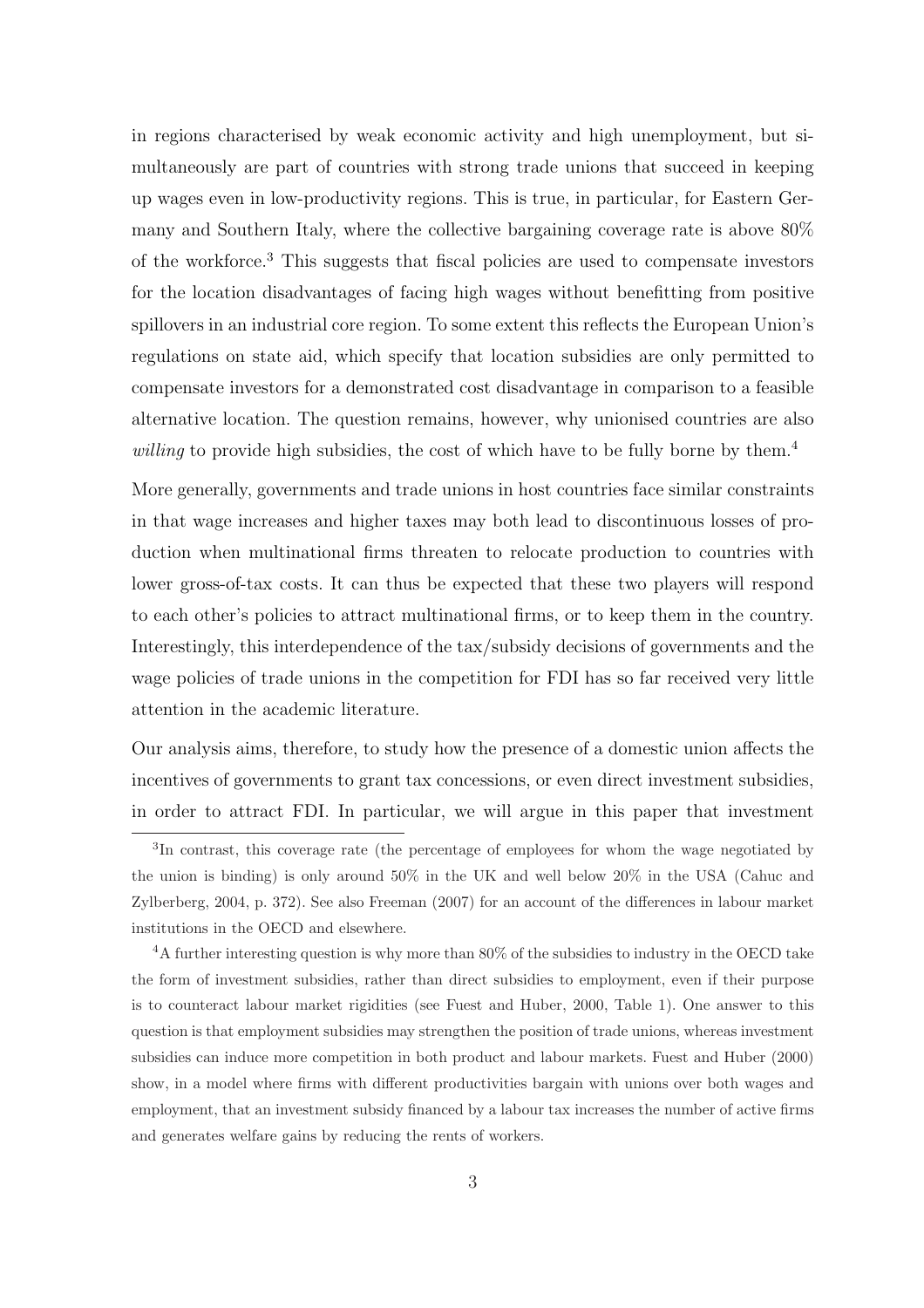subsidies can be used to affect the policy of trade unions, offering them more incentives to exert wage restraint in exchange for higher employment. We develop this result in a model where a unionised and a non-unionised country, which additionally differ in size, compete for the location of a single outside firm. We show that the government of the unionised country has a greater incentive to attract the foreign firm, in order to 'tame' the domestic union's wage demands. This results in the unionised country's government offering a tax discount (or a subsidy premium) to an outside firm in excess of what is needed to compensate the investor for the higher wages caused by union power. In equilibrium, therefore, the unionised country will be able to attract the FDI even if it has a further location disadvantage through a smaller home market.

Our analysis relates to two different strands in the literature. The first set of papers analyses tax competition for FDI in models of imperfectly competitive product markets and with various country asymmetries. This 'bidding-for-firms' literature was initiated by Black and Hoyt (1989), and it has since been applied to tax/subsidy competition between countries that differ in size (Haufler and Wooton, 1999), factor endowments (Davies, 2005), or the number of domestic competitors (Bjorvatn and Eckel, 2006). A general finding of this literature is that countries can tax the profits of an internationally mobile firm to the extent that they possess a location advantage, relative to their closest competitor.<sup>5</sup> Related results have been derived in the 'new economic geography' literature where agglomeration effects and a larger market size give the core country a competitive advantage and allow it to tax positive location rents (see Kind et al., 2000; Baldwin and Krugman, 2004; Ottaviano and van Ypersele, 2005; Borck and Pflüger, 2006). None of these models, however, incorporates trade unions as an additional player in the competition for FDI.

A second and parallel strand in the literature has focused on the effects that unionisation has on foreign direct investment.<sup>6</sup> Mezzetti and Dinopoulos (1991) investigate the role of unionisation in a firm's exporting versus FDI decision. As recently shown by

<sup>&</sup>lt;sup>5</sup>Ferrett and Wooton (2005) show that when there are two internationally mobile firms, rather than only one, the taxing power of the competing countries is increased. Under some conditions they will even be able to extract all profits from the duopolistic firms.

<sup>&</sup>lt;sup>6</sup>These contributions are part of a more general literature that analyses the interaction between unionisation, imperfect competition in goods markets, and economic integration. See e.g. Brander and Spencer (1988), Huizinga (1993), Driffill and van der Ploeg (1995), and Naylor (1998).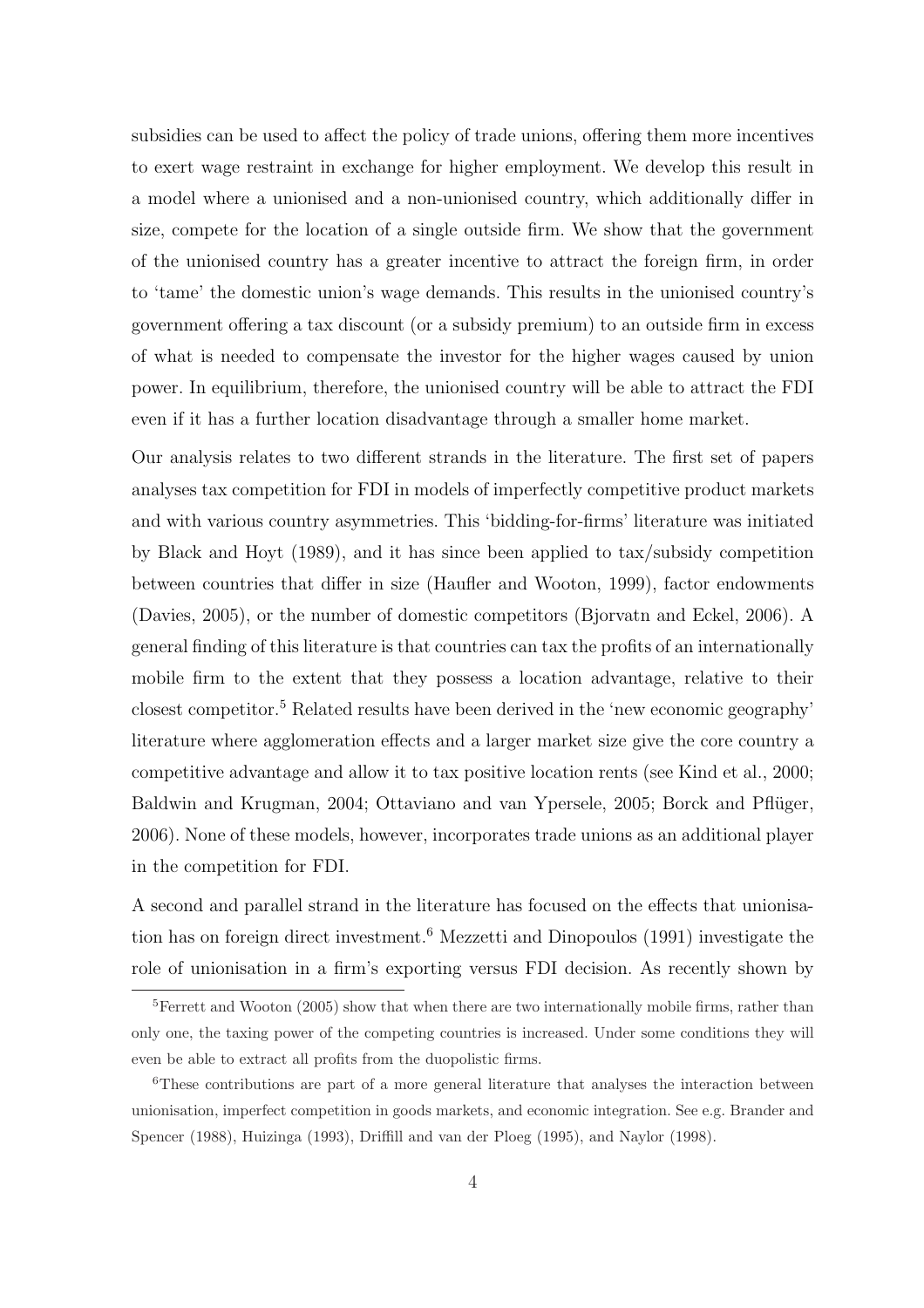Mukherjee (2008), these two modes of serving a foreign market may also be simultaneously chosen by a cost-minimising firm when labour markets are unionised. Leahy and Montagna (2000) analyse how foreign direct investment is affected by different degrees of wage setting centralisation. Naylor and Santoni (2003) show, among other results, that foreign direct investment is less likely in a given country the greater is its union's bargaining power. The same effect is also present in the economic geography model of Munch (2003). Lommerud et al. (2003) show that unionisation can induce foreign direct investment and lead to job losses in the unionised country and this scenario becomes more likely as economic integration proceeds. All these papers, however, consider only trade unions and firms while ignoring government tax policies.

In this paper we combine the decisions of firms, trade unions and governments in a tax competition setting where governments move first and are thus able to influence the policy of trade unions. Since unionisation emerges as a location disadvantage from the previous literature, one would expect that a country with stronger unions needs compensating location advantages, such as an agglomeration of industry, or a large market size, in order to attract FDI. This is indeed the outcome in the fair wage model of Egger and Seidel (2007), the only other paper we are aware of to combine unionisation and tax competition in a model with endogenous location decisions of mobile firms.<sup>7</sup> In their model, however, the labour market distortion is exogenously given by the fair wage preferences of workers. We will show in this paper that results change fundamentally when the extent of the labour market distortion can be affected by government tax policy. It is then possible that the unionised country also offers the smaller home market, yet still attracts the outside firm through large investment subsidies.

The remainder of this paper is organised as follows. Section 2 describes the general set-up of the model. Section 3 deals with the location and output decisions of firms.

<sup>7</sup>Skaksen (2005) analyses the incentives for a single country to attract a foreign firm to a unionised market with a domestic incumbent. This model focuses on complementarities between the outputs produced by the incumbent and the mobile firm, however, and does not incorporate location competition between two potential host countries. There is also a small literature on tax and social policy competition when labour markets are unionised and capital is internationally mobile (see Lejour and Verbon, 1996 or Fuest and Huber, 1999). In this literature product markets are perfectly competitive and thus there are no distinct output and location decisions of individual firms.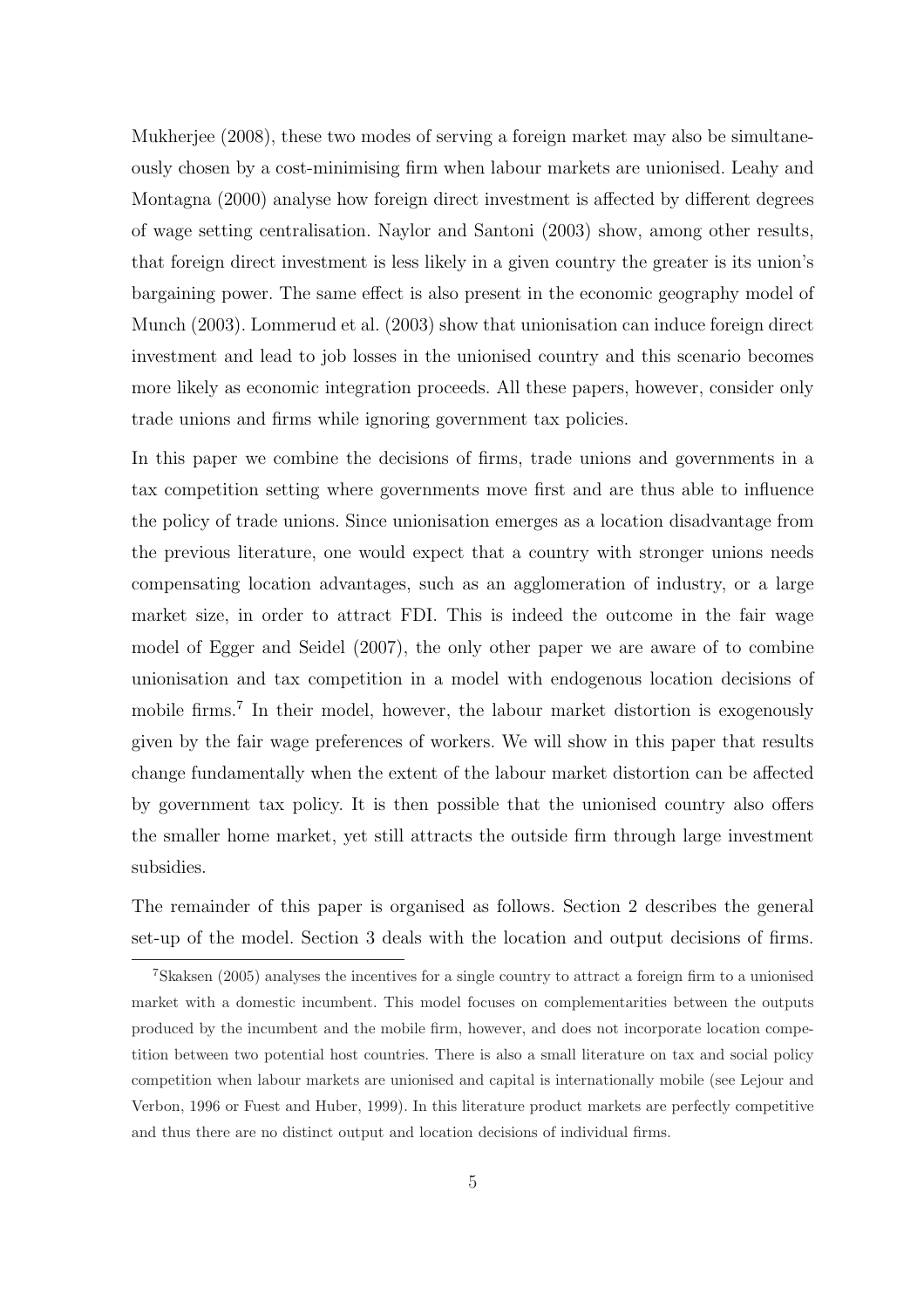Section 4 analyses the wage policies pursued by the trade union. Section 5 turns to the tax and subsidy decisions of the two governments. Section 6 discusses the robustness of our results with respect to alternative model assumptions. Section 7 concludes.

### 2 The model

We consider a model of two countries  $i \in \{A, B\}$  which compete for the entry of a firm from a third country C. There are two sectors in each of countries  $A$  and  $B$ , an imperfectly competitive sector  $x$  and a perfectly competitive numéraire sector  $z$ . Countries A and B differ in two respects. First the imperfectly competitive sector x is unionised in country  $A$ , but not in country  $B$ . Second, the two countries are generally of different size. The population of countries  $A$  and  $B$  taken together is normalised to unity and is assumed to be immobile across countries. A share  $n$  of the total population lives in country A, whereas  $1 - n$  residents live in country B. Prior to the potential entry of the outside firm, there is one active firm in the  $x$  industry in each of countries A and B. Let a and b denote the existing firms in A and B, respectively, whereas c is the potential entrant. Good  $x$  is a homogeneous good so that the outputs of all firms operating in this industry are perfect substitutes.

The existence of an incumbent (immobile) domestic firm is central to our model, as it gives the union in country A the option to receive a wage surplus from employment in this firm, should firm c decide not to locate in country A. In the absence of such an outside option, the union in country A holds no bargaining power towards country A's government. As a result, the equilibrium wage rate in country A would be at the competitive level, and the union would become irrelevant. To maintain the symmetry between the two countries with respect to market structure, we assume that an incumbent firm in sector  $x$  also exists in country  $B$ .

The resulting duopolistic market structure implies, however, a considerable increase in the complexity of our model. We deal with this by assuming, in the main part of our analysis, that countries A and B do not trade good x with each other. This assumption enables us to maintain asymmetries between countries with respect to both market size and the degree of unionisation while keeping the analysis highly tractable. It is shown in the appendix, and discussed in more detail in Section 6, that the analysis is completely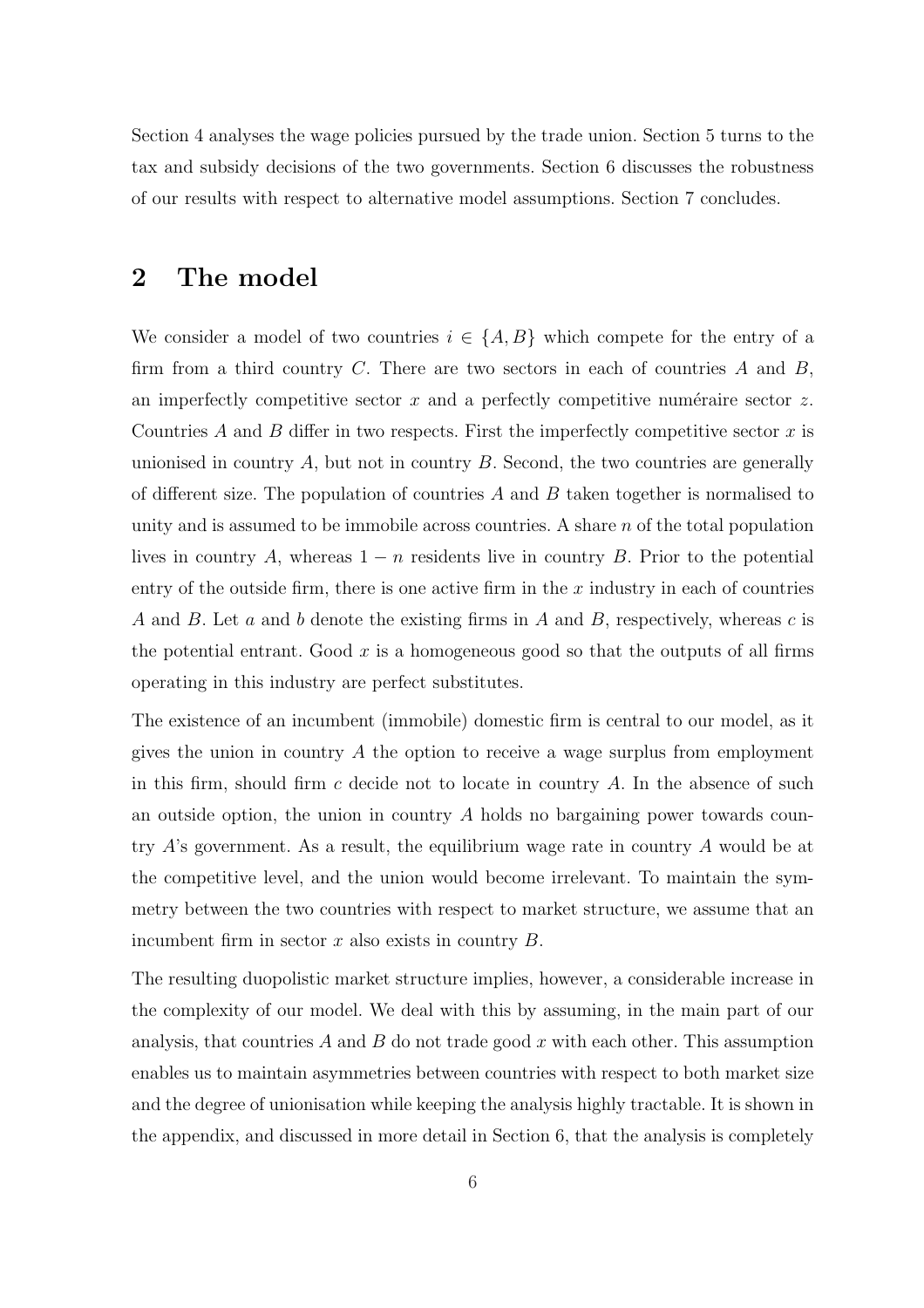analogous and results are qualitatively unchanged, if costly trade is permitted between countries A and B. Intuitively, in the absence of trade between A and B, attracting the outside firm changes the host country's market structure for good  $x$  from monopoly to duopoly. If trade is permitted instead, then all three firms compete in both markets. Nevertheless competition is more intense in the country where the foreign firm sets up production, because the presence of trade costs acts as an imperfect shield for the firms in one country from the competition with firms in the other country (see Horstmann and Markusen, 1992). This shield becomes more effective as trade costs rise. Assuming that trade costs for good  $x$  are prohibitively high will thus simply act to maximise the differential impact that the entry of the foreign firm has on the market structure in the host country, as compared to its competing neighbour.

In production, wages are the only variable costs in both sectors. In the competitive numéraire sector,  $1/\bar{w}$  units of labour are needed in both countries to produce one unit of output. There are no restrictions on trade in good  $z$  so that international arbitrage equalises the price for this good and hence the competitive wage rate in both countries at  $\bar{w}^8$ . In sector x, one unit of capital is needed for each firm to produce any output. Once this fixed factor is installed, one unit of labour produces one unit of output. Hence, in each country the variable cost of producing good  $x$  equals the going wage rate in this sector.

An important asymmetry in our model is that the imperfectly competitive sector  $x$ is unionised in country A, but not in country B. Hence country A's wage rate in the x industry is denoted by  $w_A$  (and derived in Section 4 below), whereas country B's wage rate in this sector is at the competitive level  $\bar{w}$ . The going sector-specific wage rate has to be paid by both the local firm and the potential entrant c. We assume that the outside firm c disposes of only one unit of capital and hence can set up at most one plant, either in country  $A$  or in country  $B$ . For example, if the fixed production factor in sector  $x$  is interpreted as entrepreneurial services, then the foreign-owned firm c might have only one suitable manager to run a plant in one of the two countries.

On the demand side, the preferences of households are assumed to be identical for all

<sup>8</sup>The same mechanism ties together prices and wages in international trade models when trade costs for one of the goods, but not for the other, are parametrically varied and incorporate prohibitive levels. See Baldwin et al. (2003, pp. 16-20).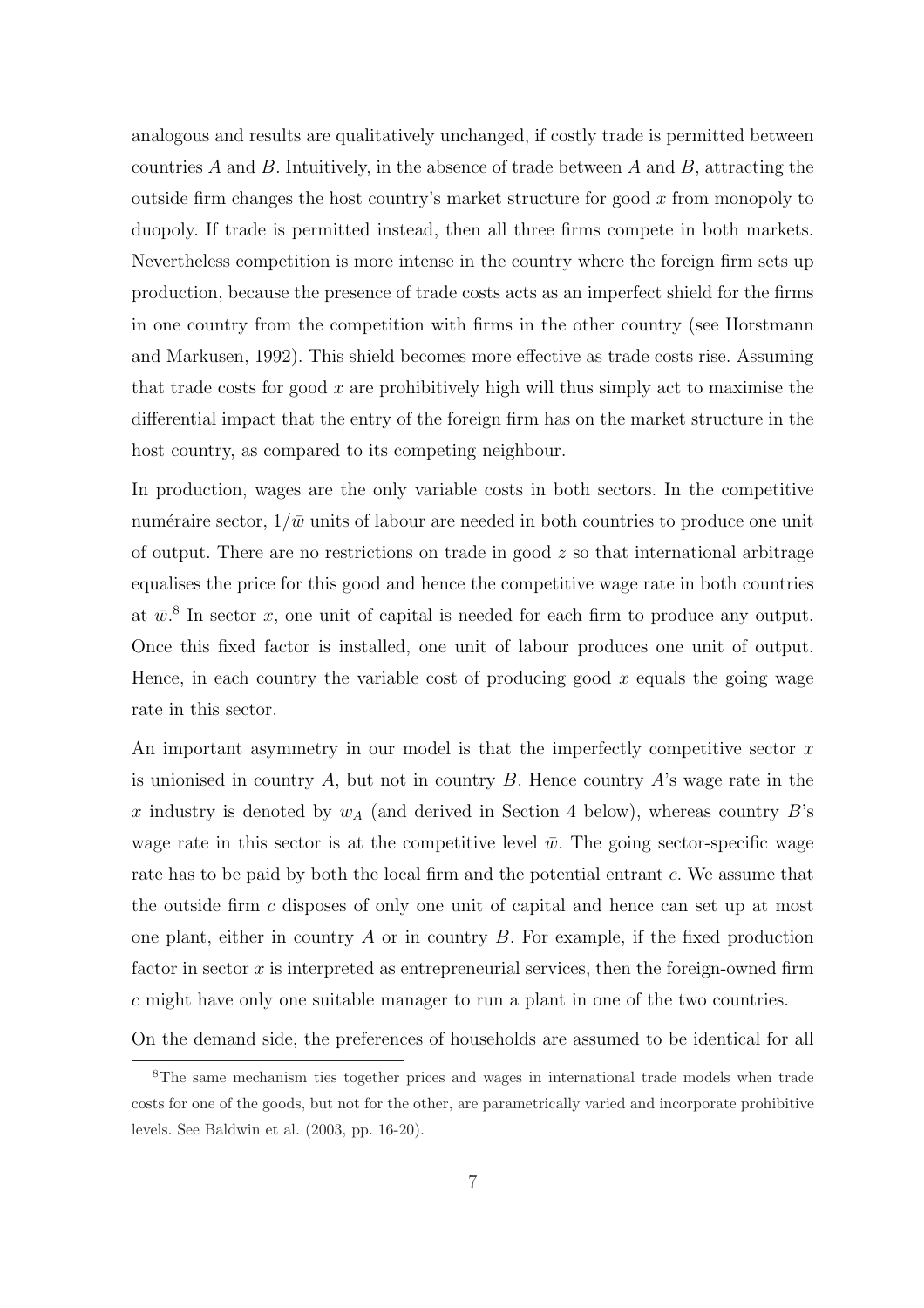consumers and across countries. Per-capita utility in each country is of the quasi-linear and quadratic form

$$
u_i = \alpha x_i - \frac{1}{2} \beta x_i^2 + z_i \qquad i \in \{A, B\}.
$$
 (1)

Each household in both countries  $i \in \{A, B\}$  supplies one unit of labour. As only sector x in country  $A$  is unionised, an endogenous fraction  $s_A$  of country  $A$ 's workforce will find employment in this sector at wage  $w_A$ . The remainder of country A's workforce is employed in the z sector and earns the competitive wage  $\bar{w}$ . Workers in country A are homogeneous and their allocation to the two sectors is not explicitly modelled. There are simply some 'lucky' workers who earn more than the competitive wage. Since the preferences of all workers are identical, we can focus on the average income earned in country  $A$  for most of the analysis. In country  $B$ , all workers earn the same competitive wage  $\bar{w}$ .

To derive the country-specific budget constraints, we assume that in each country the profit income earned by the local firm is redistributed to the domestic workerconsumers in equal per-capita shares. Moreover, we assume that both governments dispose of lump-sum instruments in order to finance subsidies or, in case they are able to tax the outside firm  $c$ , redistribute tax proceeds. With these assumptions, the (average) per-capita budget constraints in the two countries are:

$$
w_A s_A + \bar{w}(1 - s_A) + \frac{(\pi_a + t_A)}{n} = z_A + p_A x_A,
$$
  

$$
\bar{w} + \frac{(\pi_b + t_B)}{1 - n} = z_B + p_B x_B.
$$
 (2)

Here  $\pi_j$  denotes the profits of the local firms  $j \in \{a, b\}$ ,  $t_i$  are the tax revenues in country *i* obtained from the outside firm  $c$  (negative, if subsidies are paid) and  $p_i$  is the consumer price of good  $x$  in country  $i$ .

Maximising the representative consumer's utility function in each country, subject to the budget constraint, and aggregating over individuals gives the market demand functions for good  $x$ :

$$
X_A = \frac{n(\alpha - p_A)}{\beta}; \qquad X_B = \frac{(1 - n)(\alpha - p_B)}{\beta}.
$$
 (3)

These market demand functions are independent of the exogenous income components in (2), due to the quasi-linear utility function.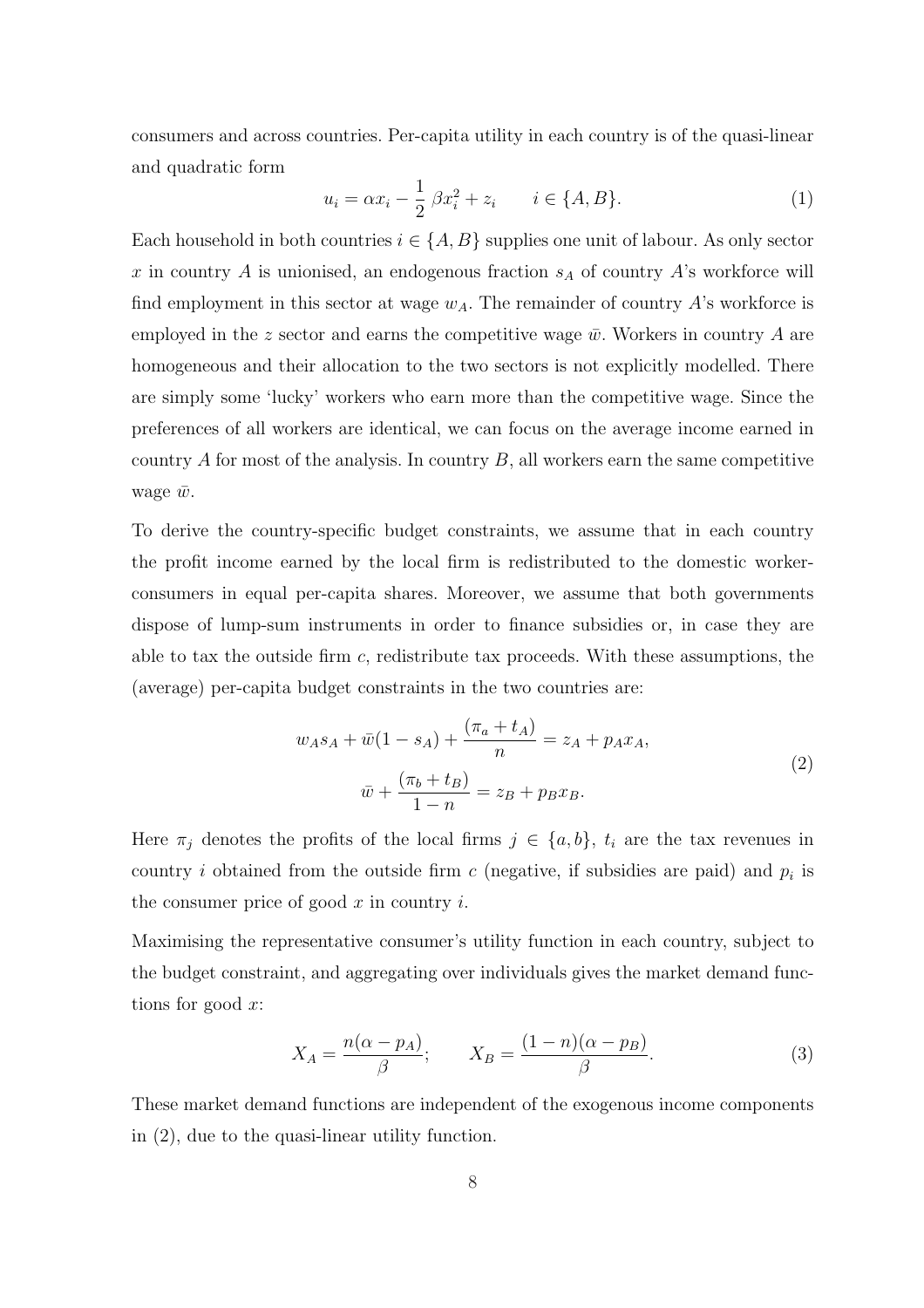In order to examine the impact of union power on tax competition for the outside firm, we model a three-stage game. In the first stage, the two competing governments simultaneously and non-cooperatively choose a lump-sum tax or subsidy on the entry of the outside firm, which represents either an 'entry fee' (in the case of a tax) or a 'welcome gift' (in the case of a subsidy).<sup>9</sup> The objective of governments in stage one is to maximise the overall utility of their respective population. Whether the equilibrium tax on the entry of the outside firm is positive or negative depends on the interplay of two counteracting forces. On the one hand, the entry of the outside firm is the only way for each government to increase competition in sector  $x$ . On the other hand, admitting the outside firm  $c$  to an imperfectly competitive industry implies that the industry's profits will be shared with foreigners.

In the second stage, the union in country  $A$  chooses the wage rate that maximises the wage surplus of its workers, or equivalently the overall wage bill. The trade-off for the union is that attracting the outside firm increases local output in the unionised sector, but at the same time the union may have to moderate its wage, relative to what it would optimally charge the domestic monopolist. Finally, in the third stage, the foreign firm decides to enter either market A or market B (provided that net profits in this market are positive) and output levels are chosen by all firms.

The sequence of events underlying our analysis is motivated by two observations. First, as we have discussed in the introduction, multinational firms are becoming increasingly footloose and can easily relocate production, if gross-of-tax production costs in a given country make it unattractive to stay there. This implies that both governments and unions have to take into account the possibility of losing (or not attracting) the outside firm when making their decisions. Second, we interpret the government's policy variable in a wide sense, as a general policy stance towards increasing competition in local markets by way of attracting FDI. Such a policy is clearly of a more long-term nature than the periodic wage negotiations in which trade unions are engaged and implies that the government of country A can strategically adjust its tax policy in order to affect the wage claims of the local union. In Section 6 we discuss how our results are affected by different assumptions with respect to the model's time structure.

<sup>&</sup>lt;sup>9</sup>Assuming lump-sum instruments is analytically convenient, but it also captures the character of many real-world investment subsidies. See Table 1 in the introduction.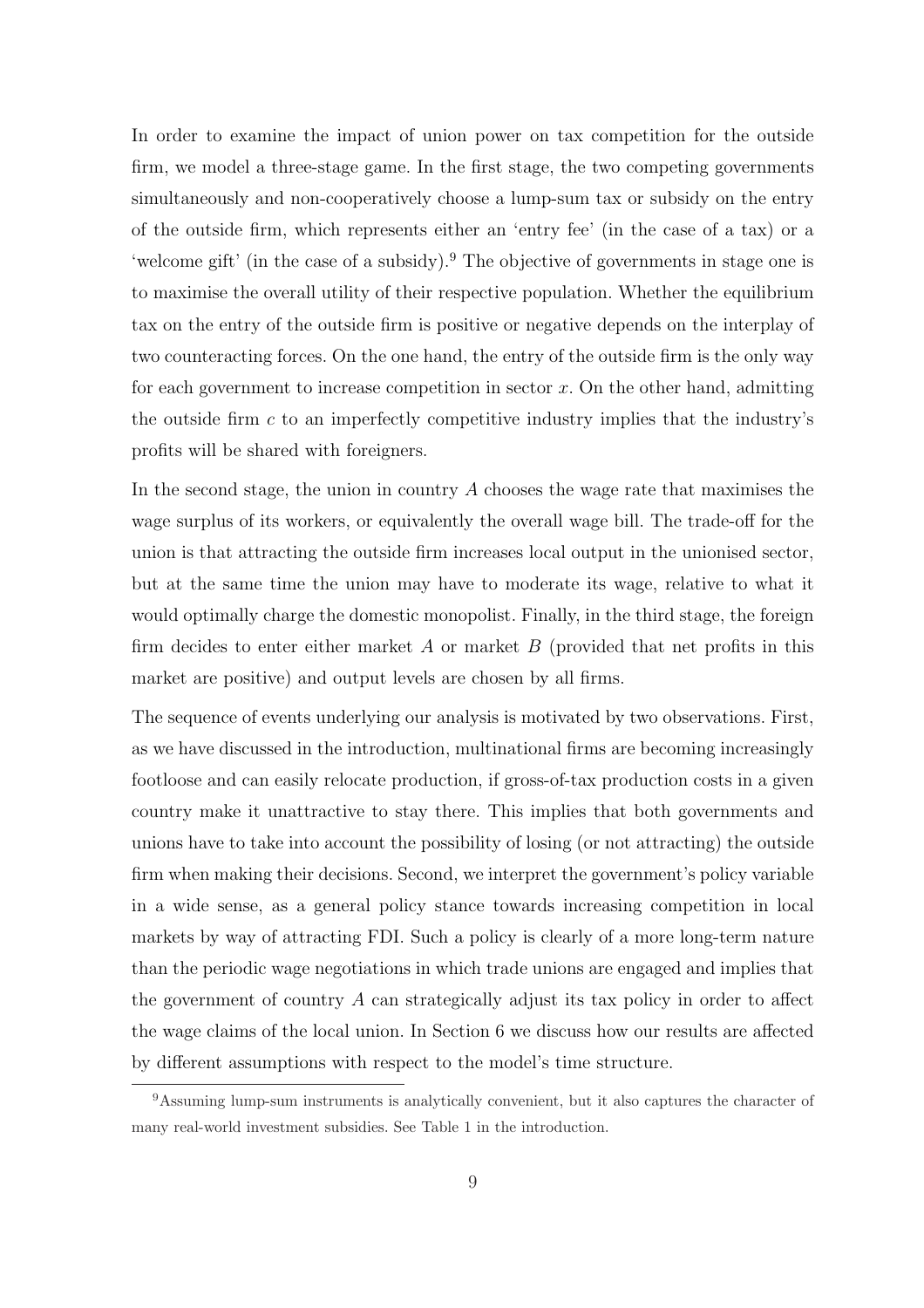### 3 Stage three: The firms

In the usual way, the model is solved by backward induction. Firms act last in our game, basing their decisions on the taxes and wages set by the other players. Firms a and b, the domestic incumbents, will decide about their output quantities, taking account of the simultaneous decisions of the outside firm. Firm c decides where to locate and then produces the same quantity in the chosen market as the respective incumbent firm, since it faces the same wage rate and hence cost of production. Firms observe market conditions according to (3) and maximise their profits. We assume that firms compete à la Cournot.

To derive equilibrium outputs we need to distinguish between two regimes, depending on whether firm c locates in country A (Regime A, or RA for short) or in country B (RB). Let superscripts denote the country in which the outside firm locates (i.e., the regime), whereas subscripts denote the countries or firms, for which a given value is calculated. With this notation, production quantities in the two regimes are

$$
(RA): \t x_a^A = x_c^A = \frac{n (\alpha - w_A)}{3\beta}, \t x_b^A = \frac{(1 - n) (\alpha - \bar{w})}{2\beta};
$$
  

$$
(RB): \t x_a^B = \frac{n (\alpha - w_A)}{2\beta}, \t x_b^B = x_c^B = \frac{(1 - n) (\alpha - \bar{w})}{3\beta}.
$$
  
(4)

Using  $(3)$  and noting that demand for good x must equal local supply in each country in the absence of trade yields equilibrium prices in the two regimes

$$
(RA): \t p_A^A = (\alpha + 2w_A)/3, \t p_B^A = (\alpha + \bar{w})/2; (RB): \t p_A^B = (\alpha + w_A)/2, \t p_B^B = (\alpha + 2\bar{w})/3.
$$
\t(5)

These prices lead to regime-specific profit levels of

$$
(RA): \qquad \pi_a^A = \pi_c^A = n\left(\alpha - w_A\right)^2 / (9\beta), \qquad \pi_b^A = (1 - n)\left(\alpha - \bar{w}\right)^2 / (4\beta); \tag{6}
$$

$$
(RB): \qquad \pi_a^B = n\,(\alpha - w_A)^2/(4\,\beta), \qquad \pi_b^B = \pi_c^B = (1 - n)\,(\alpha - \bar{w})^2/(9\,\beta).
$$

Equations  $(5)-(6)$  show the effects of the location decision of the mobile firm c. Given that the incumbent firms  $a$  and  $b$  are assumed to be internationally immobile, the entry decision of firm c changes the market conditions in its host country from monopoly to duopoly, reducing aggregate profits and increasing consumer surplus in this market. In country  $A$ , a further distributional consequence is that the x sector will grow, giving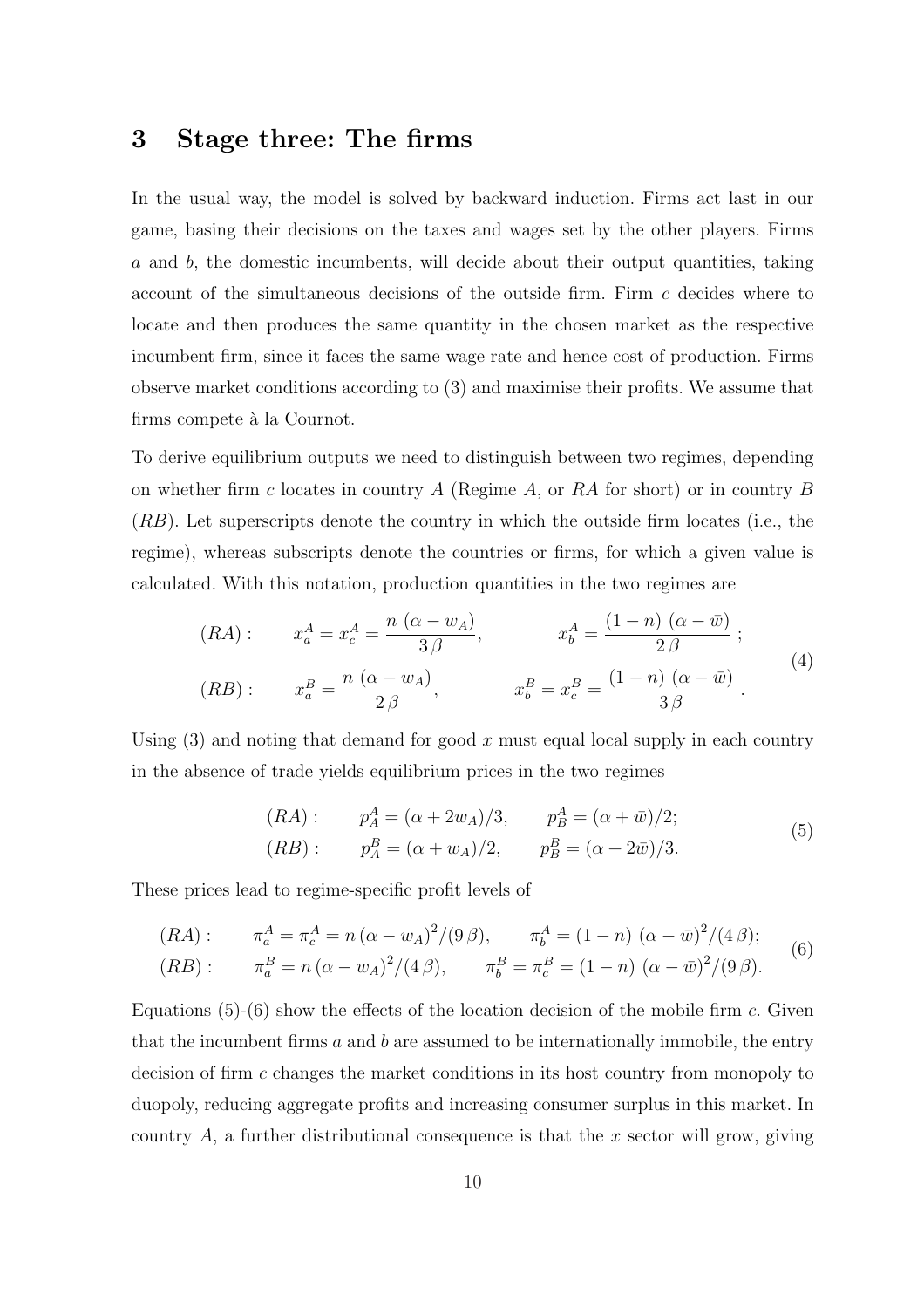more workers the opportunity to earn a wage above the competitive level. This effect will be important for the union's wage decision below.

Firm c will be indifferent where to settle down when its net-of-tax profits are the same in the two countries. It is ex ante unclear which country will be the more attractive location for the outside firm, as markets are generally of different size and need not have the same wages and taxes. The general condition for c being indifferent between locations  $A$  and  $B$  is:

$$
\pi_c^A - t_A = \pi_c^B - t_B \iff \frac{n(\alpha - w_A)^2 - (1 - n)(\alpha - \bar{w})^2}{9\beta} = t_A - t_B.
$$

This equation can be solved for the maximum wage that the union in country A can charge and still make the firm no worse off than if it settled in country  $B$ . We denote this wage by  $w_A^A$  and adopt the convention that the firm will locate in country A whenever it is indifferent between the two locations.<sup>10</sup> This critical wage depends on the tax rates decided by both governments in the first stage:

$$
w_A^A = \alpha - \frac{\sqrt{n \left[9 \beta \left(t_A - t_B\right) + \left(1 - n\right) \left(\alpha - \bar{w}\right)^2\right]}}{n}.
$$
 (7)

For  $w_A \leq w_A^A$  the firm will settle in country A, whereas for  $w_A > w_A^A$  it will locate in country B. The maximum wage that the outside firm  $c$  is willing to pay in country A falls when the tax rate in country  $A$  is high or that in country  $B$  is low, and it rises when the competitive wage  $\bar{w}$  (which is to be paid in country B) is high. Finally, it is straightforward to show that  $w_A^A$  is rising in n, as the outside firm will want to settle in the larger market, other things being equal.

### 4 Stage two: The union

There are two widely used models of trade union behaviour in labour economics, the monopoly union model (as a special case of the more general right-to-manage model) and the efficient bargaining model. Both of these models are able to explain some, but not all, of the stylised facts in labour markets (Oswald, 1993). In the more narrowly

 $10$ In addition, the outside firm c must also make positive profits in its preferred location. We will show below that this is always the case in equilibrium.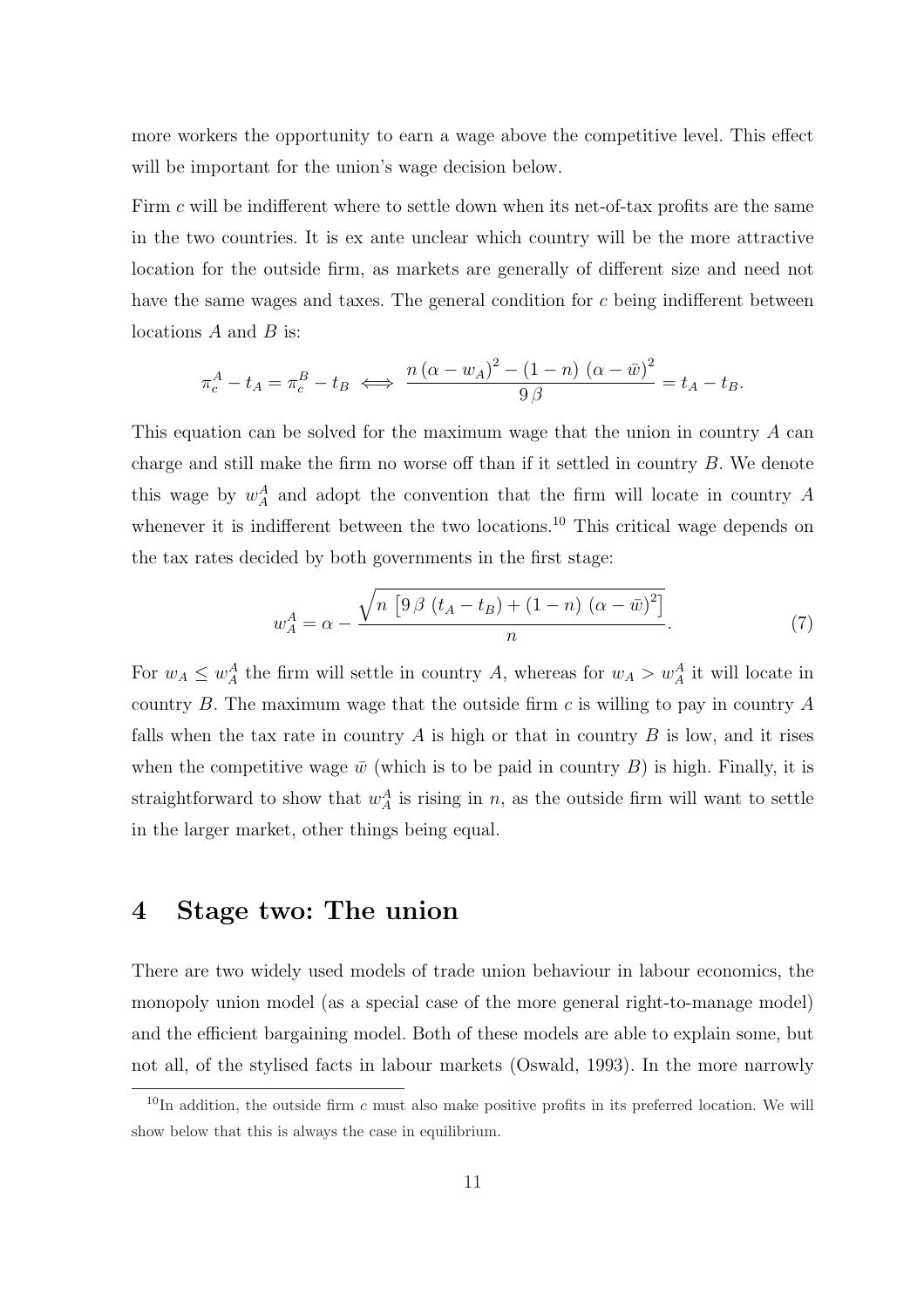related literature on the interaction between unionisation and FDI, however, virtually all contributions employ the monopoly union model. This approach is a benchmark for wage determination with maximum union power, allowing firms only to adjust quantities optimally in a later stage of the game. Stated differently, the union chooses its optimal point on the firms' labour demand curve. We also adopt the monopoly union approach in this paper. One specific advantage of this model in our framework is that it eliminates the possibility of strategic behaviour on the part of the incumbent firm in country  $A^{11}$  Even with the simple monopoly union model, the trade-off faced by the union is enriched in our analysis as wage restraint will not only increase the output of the incumbent firm, but it may also induce the outside firm  $c$  to settle in the country, thus further expanding local production of good x.

The union's objective is to maximise the domestic wage surplus over the competitive wage bill.<sup>12</sup> Denoting this wage surplus by  $\Omega$  we get

$$
\max_{w_A} \quad \Omega = n s_A (w_A - \bar{w}) = X_A (w_A - \bar{w}), \tag{8}
$$

where  $s_A$  is the share of country A's population working in the x sector and the last equality follows from the market clearing condition for good  $x$ . Again we have to derive the optimal union policy separately for the cases where the outside firm settles in country  $A$  or in country  $B$ . We assume that the union is interested only in the nominal wage and neglects the effects of its wage setting behaviour on the output price in sector  $x$ . One motivation for this assumption is that the number of workers in the x sector is small, relative to country  $\hat{A}$ 's overall population. Hence most of the output of good x is consumed by workers in the numéraire sector  $z$ , whose well-being does not enter the objective function of the sector-specific union. Alternatively, it could be argued that the nominal wage is the relevant indicator by which the union's leaders measure the 'success' of their wage setting decision.

<sup>&</sup>lt;sup>11</sup>Giving the incumbent firm some power to decide on the wage rate, as in an efficient bargaining model, would imply that firm  $a$  faces the following trade-off. If the firm agrees to a higher local wage, its costs of production will rise, but at the same time the higher wage may prevent the entry of the outside firm. The additional effects arising in this more general setting of wage determination are interesting in their own right, but they are beyond the scope of the present analysis.

 $12$ It is seen from equation (8) that this objective is equivalent to maximising the total wage bill. The latter is obtained by adding the constant term  $n\bar{w}$  to the wage surplus expression.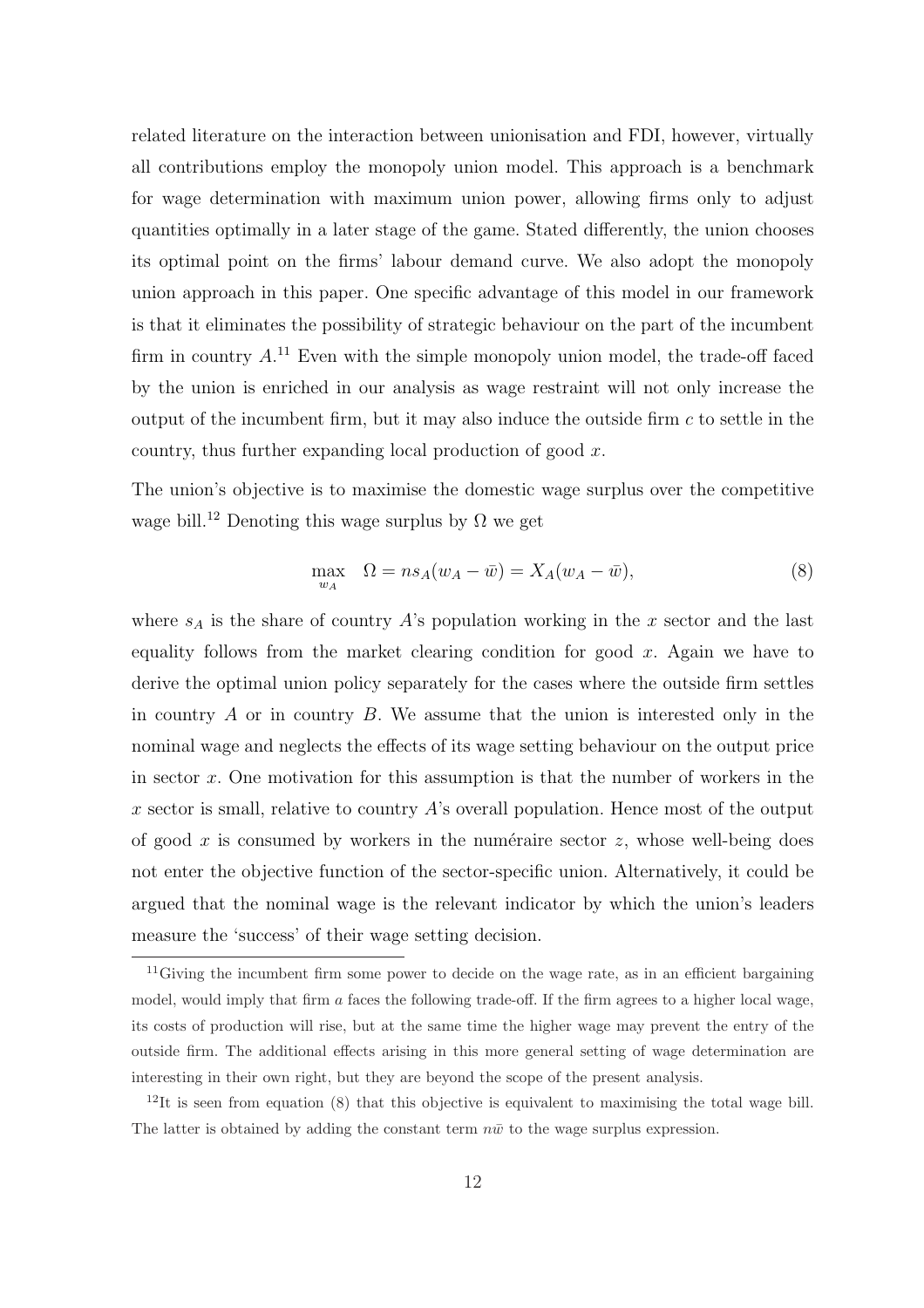We start the analysis of the union's wage setting decision in Regime B. In this regime only the domestic incumbent produces good  $x$  in country  $A$  and total output is given by  $X_A = x_a^B$  in (4). From (8), the wage rate that maximises the objective function of the union is then

$$
w_A^B = \frac{(\alpha + \bar{w})}{2} \,,\tag{9}
$$

resulting in a wage surplus for the union in country A equal to

$$
\Omega_A^B = \frac{n\left(\alpha - \bar{w}\right)^2}{8\,\beta} \,. \tag{10}
$$

If firm c settles instead in country A, the union cannot charge a higher wage than  $w_A^A$ , as given in (7). In this case the wage rate is thus bound from above by the condition to attract the outside firm. Let us assume for the moment that the upper bound (7) is indeed binding and hence the union will not find it optimal to charge a wage below  $w_A^A$ , whenever it wants the firm to settle in country A. Total production of good x is then  $X_A = x_a^A + x_c^A$  [see eq. (4)]. Substituting into (8), the union's wage surplus when it sets the wage according to (7) is

$$
\Omega_A^A = \frac{2}{3\beta} \left[ \sqrt{n} \left( \alpha - \bar{w} \right) - \delta \right] \delta \,, \tag{11}
$$

where

$$
\delta \equiv \sqrt{9\beta(t_A - t_B) + (1 - n)(\alpha - \bar{w})^2}.
$$
\n(12)

The union in country A compares the wage surplus in the case where it is able to attract the outside firm, and in the case where it chooses instead the 'outside option' of letting the firm go to country  $B$  and extracting a high wage from the domestic monopolist. Hence the union compares  $\Omega_A^A$  in (11) with  $\Omega_A^B$  in (10). Since the term  $\delta$  includes the tax differential  $t_A - t_B$ , the union's decision of whether to attract the outside firm will be affected by the tax rates that governments choose in the first stage. Setting  $\Omega_A^A = \Omega_A^B$ yields the maximum tax differential that will still induce the union to set the wage  $w_A^A$ and hence attract the outside firm in equilibrium. This higher critical value for the tax differential (superscript  $H$ ) is<sup>13</sup>

$$
(t_A - t_B)^H = \frac{(25n - 16)(\alpha - \bar{w})^2}{144\beta}.
$$
\n(13)

<sup>&</sup>lt;sup>13</sup>Equation (11) is quadratic in the tax differential so that there are two solutions for  $(t_A - t_B)$  that solve  $\Omega_A^A = \Omega_A^B$ . Since we are searching for the highest possible tax differential that is compatible with an equilibrium in Regime A, only the larger of these two solutions is relevant.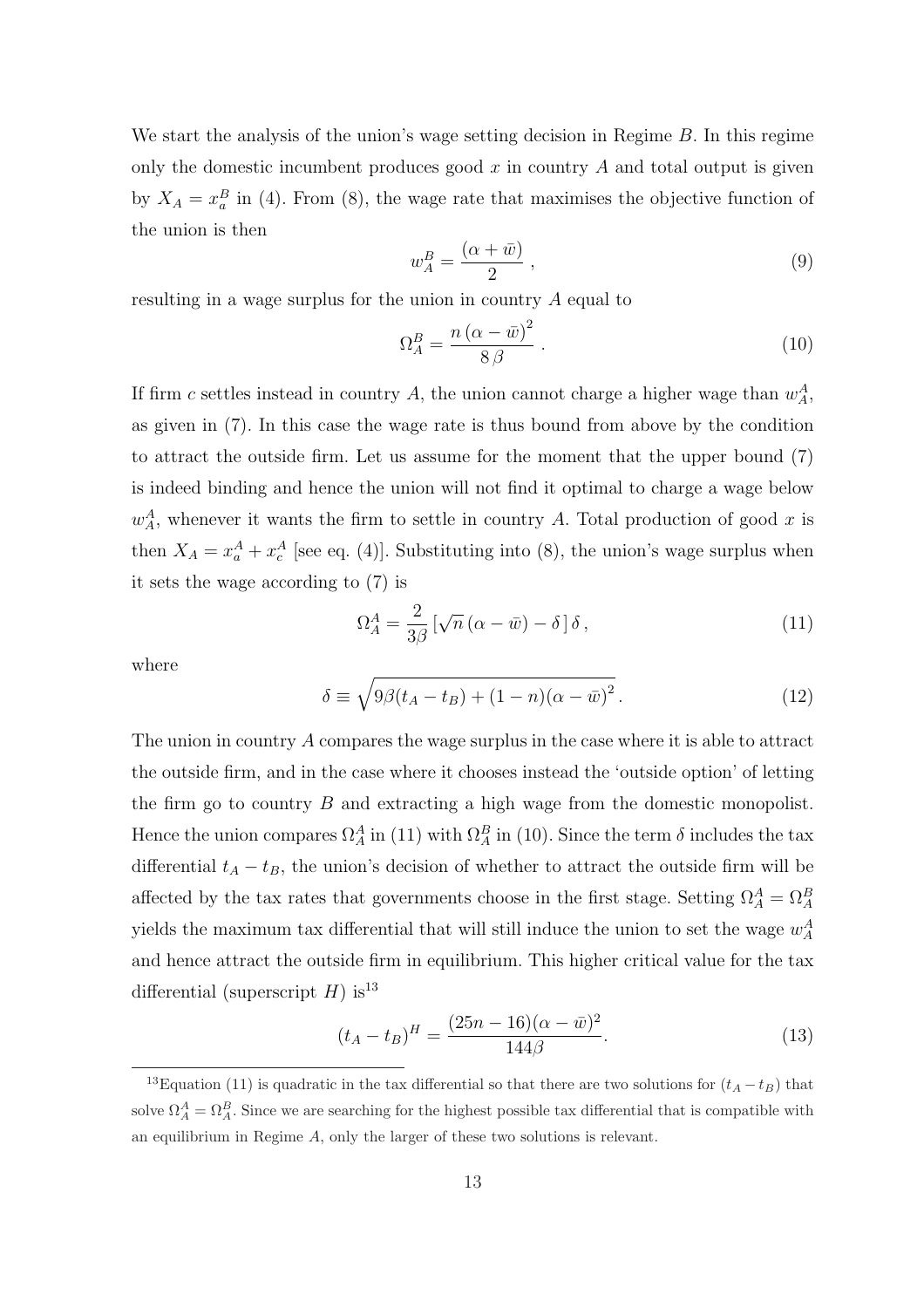As long as  $t_A - t_B$  is less than this critical value, the union will be better off (or at least as well off) with the outside firm and hence the location equilibrium will be in Regime A. Once  $t_A - t_B$  surpasses the critical threshold in (13), the union will no longer try to attract the outside firm and will instead set  $w_A^B$  according to (9). In this case the location equilibrium will thus be in Regime B.

At this stage we cannot exclude the possibility that the union will find it optimal to charge a wage below the maximum wage that is compatible with a location equilibrium in Regime A. In other words we also have to consider the case where the constraint  $w_A < w_A^A$  is not binding. In this case the union's optimising behaviour in Regime A gives

$$
\frac{\partial \Omega_A^A}{\partial w_A} = \frac{2n(\alpha + \bar{w} - 2w_A)}{\beta} = 0 \quad \Leftrightarrow \quad \tilde{w}_A^A = \frac{\alpha + \bar{w}}{2} \,, \tag{14}
$$

where  $\tilde{w}_A^A$  denotes the union's unconstrained wage optimum in Regime A. This wage rate corresponds to the union's optimal wage in Regime  $B$  [eq. (9)]. We can thus derive a lower threshold (superscript  $L$ ) for the tax differential, which is defined by the equality of  $w_A^A$  in (7) and  $\tilde{w}_A^A$  in (14). This is

$$
(t_A - t_B)^L = \frac{(20n - 16)(\alpha - \bar{w})^2}{144\beta}.
$$
\n(15)

Since  $w_A^A$  is falling in  $(t_A - t_B)$  whereas  $\tilde{w}_A^A$  is independent of taxes, any tax differential below this critical value implies that  $\tilde{w}_A^A < w_A^A$ . In this case the tax rate in country  $A$  is so low, relative to that of country  $B$ , that the union is not constrained by the condition to attract the outside firm. It optimally chooses  $\tilde{w}_{A}^{A}$  according to (14) and since this wage is below  $w_A^A$ , the outside firm will surely locate in country A. We label this case Regime A2. In contrast, we denote by Regime A1 the case where the union's wage policy is determined by (7) and hence the condition to attract the outside firm is binding. We can then characterise the equilibrium wage policy of country  $A$ 's union in each of the three regimes B, A1 and A2, as a function of the tax differential decided by governments in the first stage. Starting with high values of  $(t_A - t_B)$  gives:

$$
(RB): \t w_A = w_A^B = (\alpha + \bar{w})/2 \t\t \text{if} \t (t_A - t_B) > (t_A - t_B)^H;
$$
  
\n
$$
(RA1): \t w_A = w_A^A = \alpha - (\delta \sqrt{n}/n) \t\t \text{if} \t (t_A - t_B)^L \le (t_A - t_B) \le (t_A - t_B)^H;
$$
  
\n
$$
(RA2): \t w_A = \tilde{w}_A^A = (\alpha + \bar{w})/2 \t\t \text{if} \t (t_A - t_B) < (t_A - t_B)^L;
$$
  
\n
$$
(16)
$$

where  $\delta$  is given in (12) and  $(t_A - t_B)^H$  and  $(t_A - t_B)^L$  are given in (13) and (15).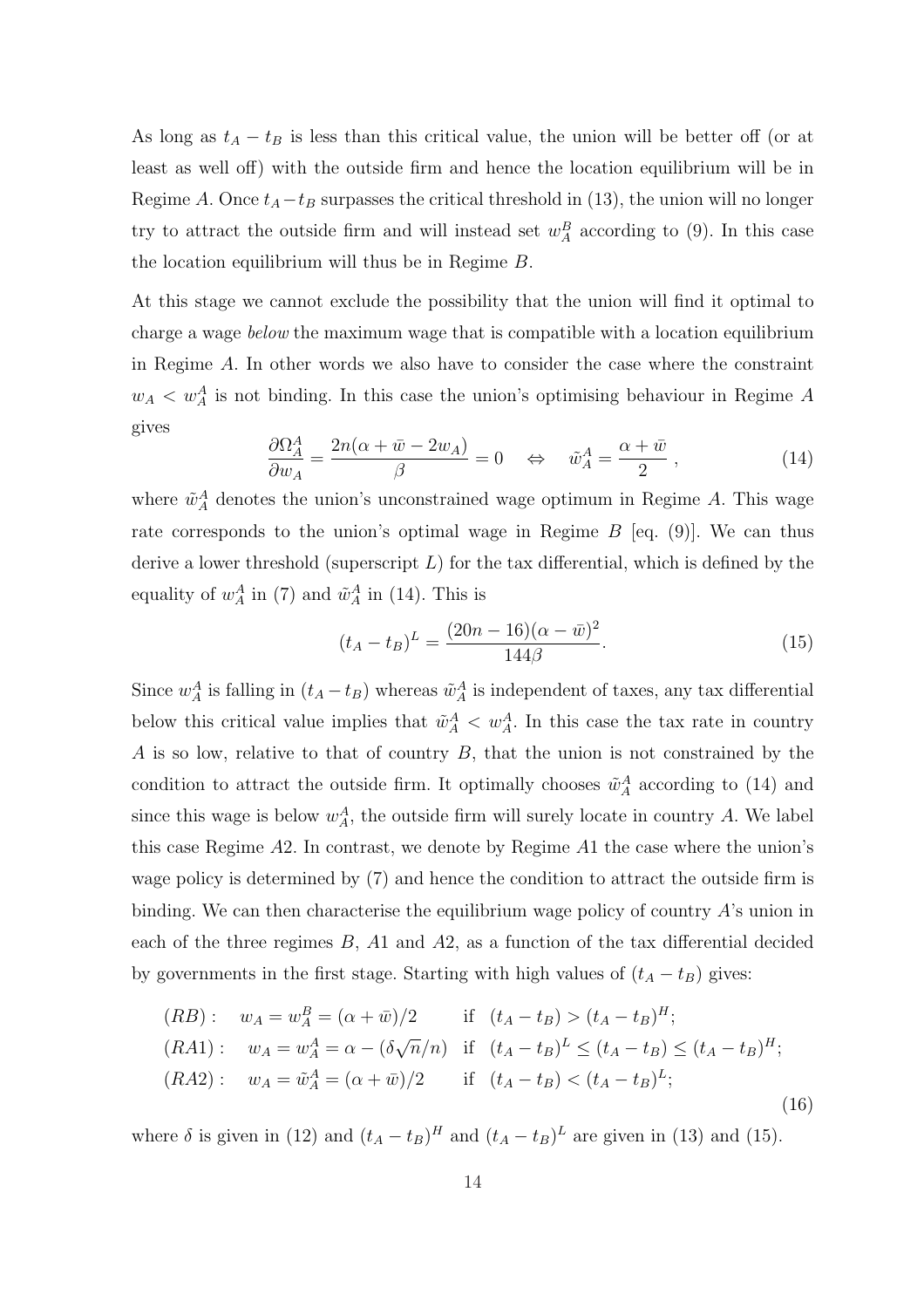### 5 Stage one: The governments

In the first stage of the game, the two governments choose a lump-sum tax or subsidy on the entry of the outside firm. We assume that each government maximises the sum of utilities of the worker-consumers in its jurisdiction. The optimal policy for each country is derived by comparing the welfare levels in the case where the country hosts the firm and in the case where it does not. National welfare in each country is obtained from the individual utility functions (1), where the per-capita budget constraints (2) are used to substitute out for  $z_i$ <sup>14</sup> Employing the first-order condition of the consumers' optimisation problem and aggregating over households in the two countries gives the following national welfare measures:

$$
U_A = n u_A = (\alpha - p_A) \frac{X_A}{2} + \Omega_A + n \bar{w} + \pi_a + t_A;
$$
 (17a)

$$
U_B = (1 - n)u_B = (\alpha - p_B)\frac{X_B}{2} + (1 - n)\bar{w} + \pi_b + t_B.
$$
 (17b)

It is then straightforward to show that if country A attracts the outside firm, the equilibrium must be in Regime A1 and it lies at the borderline to Regime B.

**Proposition 1** In any equilibrium where country A attracts the firm, the tax differential is given by  $(t_A - t_B)^H$  in (13) and the union sets the wage according to  $w_A^A$  in (7).

#### Proof: See Appendix 1.

The intuition for this result is as follows. First, it is straightforward to see that the equilibrium can never be in Regime A2. In this regime the wage rate is given by  $\tilde{w}_A^A$ in (14), which in turn is below  $w_A^A$  in (7). Setting the wage below  $w_A^A$  implies, however, that the union leaves a location rent to the outside firm, in excess of what is needed to attract it to country A. This is anticipated by country A's government, which raises  $t_A$  and thus brings down  $w_A^A$  until  $\tilde{w}_A^A = w_A^A$ . This tax increase will not raise the level of the equilibrium wage and its only effect is to increase country  $A$ 's tax revenue at the expense of firm  $c$ 's profits. This clearly must be beneficial for country  $A$ . The

 $14$ Note that in country A the per-capita budget constraints, and hence the per-capita utility levels  $u_A$ , must be interpreted as weighted averages of the incomes and utilities of unionised and nonunionised workers.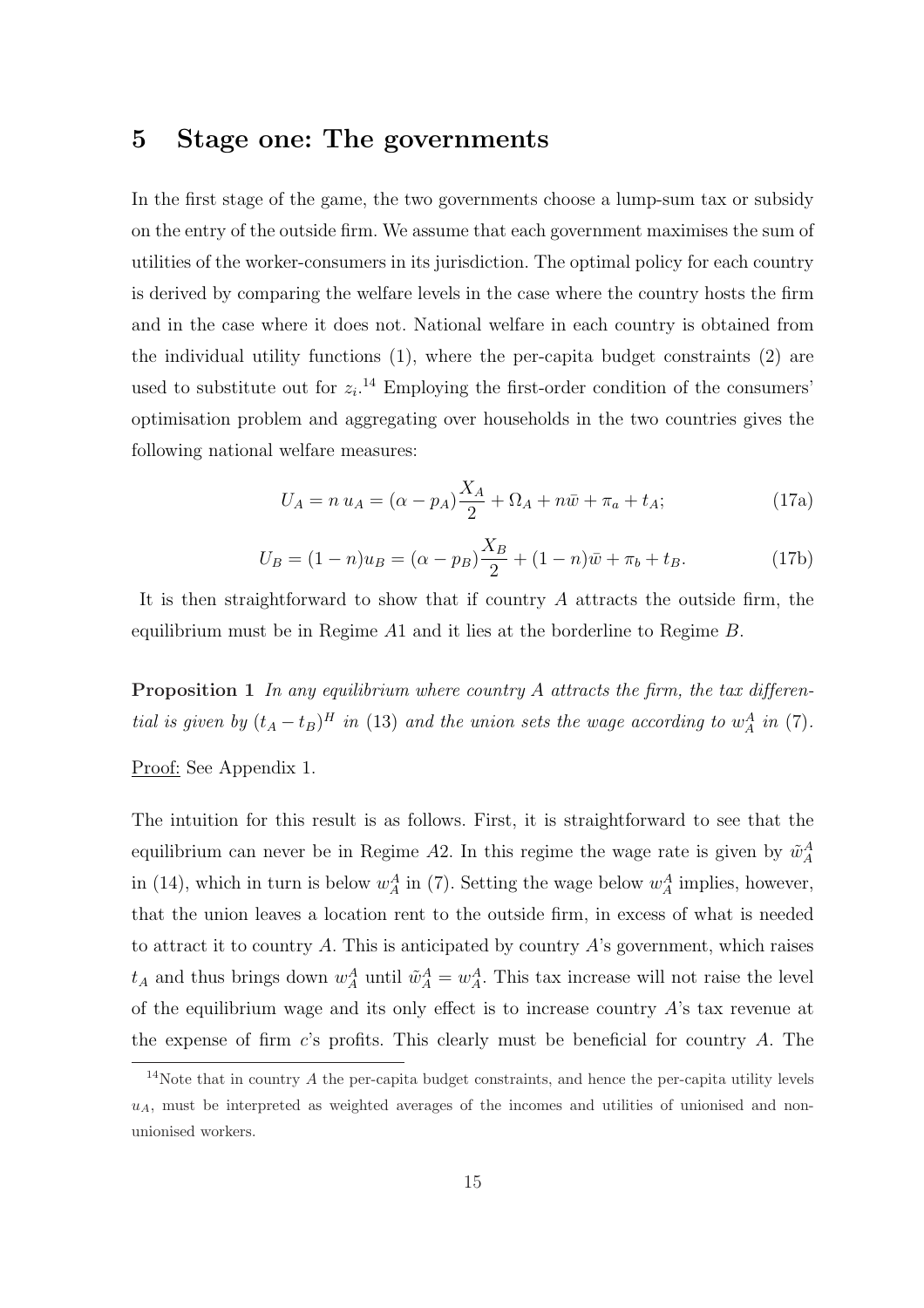second part of the proof shows that optimal tax policy in country A always implies an equilibrium at the boundary of Regimes  $A1$  and  $B$ , rather than in the interior of Regime A1. Intuitively,  $w_A^A$  is the union's optimal wage policy in Regime A1, which is a falling function of  $(t_A - t_B)$ . Therefore a tax rise in country A reduces the wage rate and hence the distortion in sector  $x$ , as the entry tax for the outside firm does not distort output decisions at the margin. In sum, therefore, the government of country A will fully exploit its taxing power vis-à-vis both the domestic union and the foreign firm. In any equilibrium in Regime  $A$  the union in country  $A$  will thus receive no rent over and above the wage surplus that it obtains in Regime  $B$ , and the outside firm will only obtain the net profits that it could also earn in country B.

We can exploit the implication of Proposition 1 that the union's wage surplus is equal in Regimes A and B to get  $\Omega_A^A = \Omega_A^B = n(\alpha - \bar{w})^2/(8\beta)$ . Substituting this along with (3) and  $p_A^A$  and  $\pi_a^A$  from (5) and (6) into (17a) yields country A's welfare in Regime A as a function of the two tax rates:

$$
U_A^A = 4t_A - 3t_B + \frac{(8 - 5n)(\alpha - \bar{w})^2}{24\beta} + n\bar{w}.
$$
 (18a)

In Regime B, welfare in country A is instead derived using  $p_A^B$  and  $\pi_a^B$  from (5) and (6) along with (10) and  $t_A = 0$  in (17a). This gives

$$
U_A^B = \frac{7n(\alpha - \bar{w})^2}{32\beta} + n\bar{w}.\tag{18b}
$$

Setting  $U_A^A = U_A^B$  and noting that  $U_A^A$  is a rising function of  $t_A$  gives the *best offer* (denoted by a superscript  $o$ ) that country  $A$ 's government is willing to make to the outside firm c. This is the minimum tax that country  $A$  is willing to accept, or the maximum subsidy that it is willing to pay, in order to host this firm:

$$
t_A^o = \frac{1}{4} \left[ 3t_B + \frac{(\alpha - \bar{w})^2}{96\beta} (41n - 32) \right] \,. \tag{19}
$$

Country A's best offer  $t_A^o$  can be positive or negative. It is a rising function of  $t_B$  since a higher entry tax in country  $B$  raises the wage rate that country  $A$ 's union charges in a Regime A equilibrium [see eq.  $(7)$ ]. The resulting efficiency losses must be compensated by a higher lump-sum tax (or a lower subsidy), in order to make Regime A at least as attractive as Regime B from the perspective of A's government.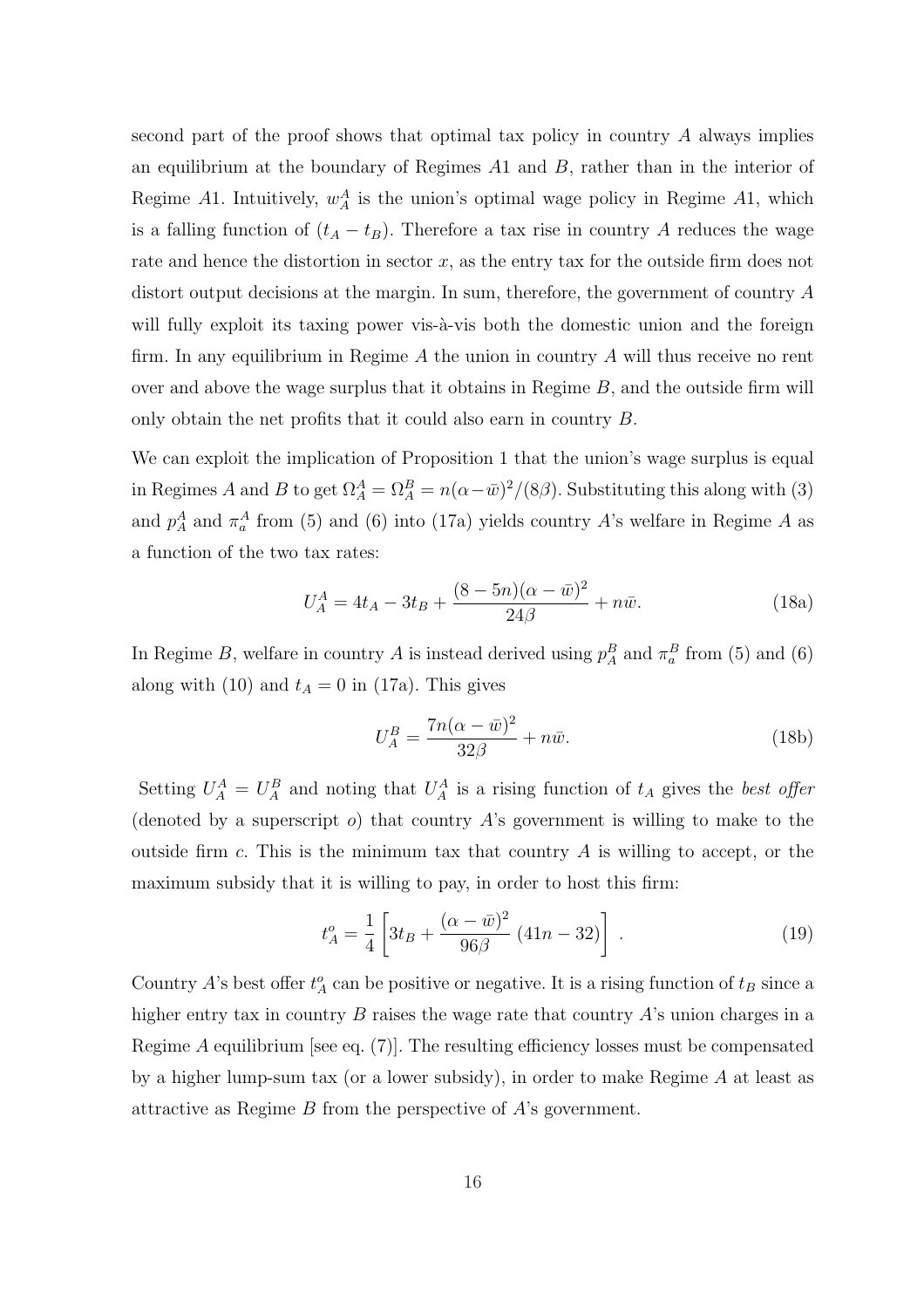In a similar way we can compute the best tax offer that country  $B$  is willing to make to the firm. In Regime A, where country B's tax collections are zero, we substitute  $p_B^A$ and  $\pi_b^A$  from (5) and (6) along with  $t_B = 0$  into (17b). This yields

$$
U_B^A = (1 - n) \left[ \frac{3(\alpha - \bar{w})^2}{8\beta} + \bar{w} \right].
$$
 (20a)

Alternatively, if country B attracts the firm, we use  $p_B^B$  and  $\pi_b^B$  from (5) and (6) in (17b). In Regime  $B$ , national welfare in country  $B$  will then amount to

$$
U_B^B = t_B + (1 - n) \left[ \frac{(\alpha - \bar{w})^2}{3\beta} + \bar{w} \right].
$$
 (20b)

Setting  $U_B^A = U_B^B$  gives country B's best offer:

$$
t_B^o = \frac{(1-n)(\alpha - \bar{w})^2}{24\beta}.
$$
\n
$$
(21)
$$

Country B's best offer is strictly positive, i.e., it is only willing to host the firm if it receives a positive entry fee. The reason is that the entry of the foreign firm will simultaneously reduce the profits by country  $B$ 's incumbent firm and lead to an efficiency gain as the market becomes less concentrated. In equilibrium the fall in domestic profits is the dominant effect, thus requiring positive tax receipts to compensate country  $B$ 's residents for the fall in their profit incomes. Note also that  $t_B^o$  is independent of  $t_A$ . This is because the interdependence of tax rates arises only through their effect on wage policies in our model (see the discussion of  $t_A^o$  above) and the wage rate of country B is fixed.

The equilibrium in the bidding game is derived as follows. The two countries continuously reduce their tax rates until the first country has reached its best offer and is therefore not willing to reduce its tax rate any further. The other country will make an offer that is marginally more attractive to the outside firm and attract the FDI.

Let us first consider under which conditions country  $A$  will attract the firm in equilibrium. Using Proposition 1, we can derive country  $A$ 's optimal tax policy by substituting country B's best offer (21) into the equilibrium tax differential  $(t_A - t_B)^H$  in (13). This gives the maximum (and hence optimal) tax rate that country  $A$  can charge if it wants to attract the firm:

$$
t_A^* = \frac{(19n - 10)(\alpha - \bar{w})^2}{144\beta} \,. \tag{22}
$$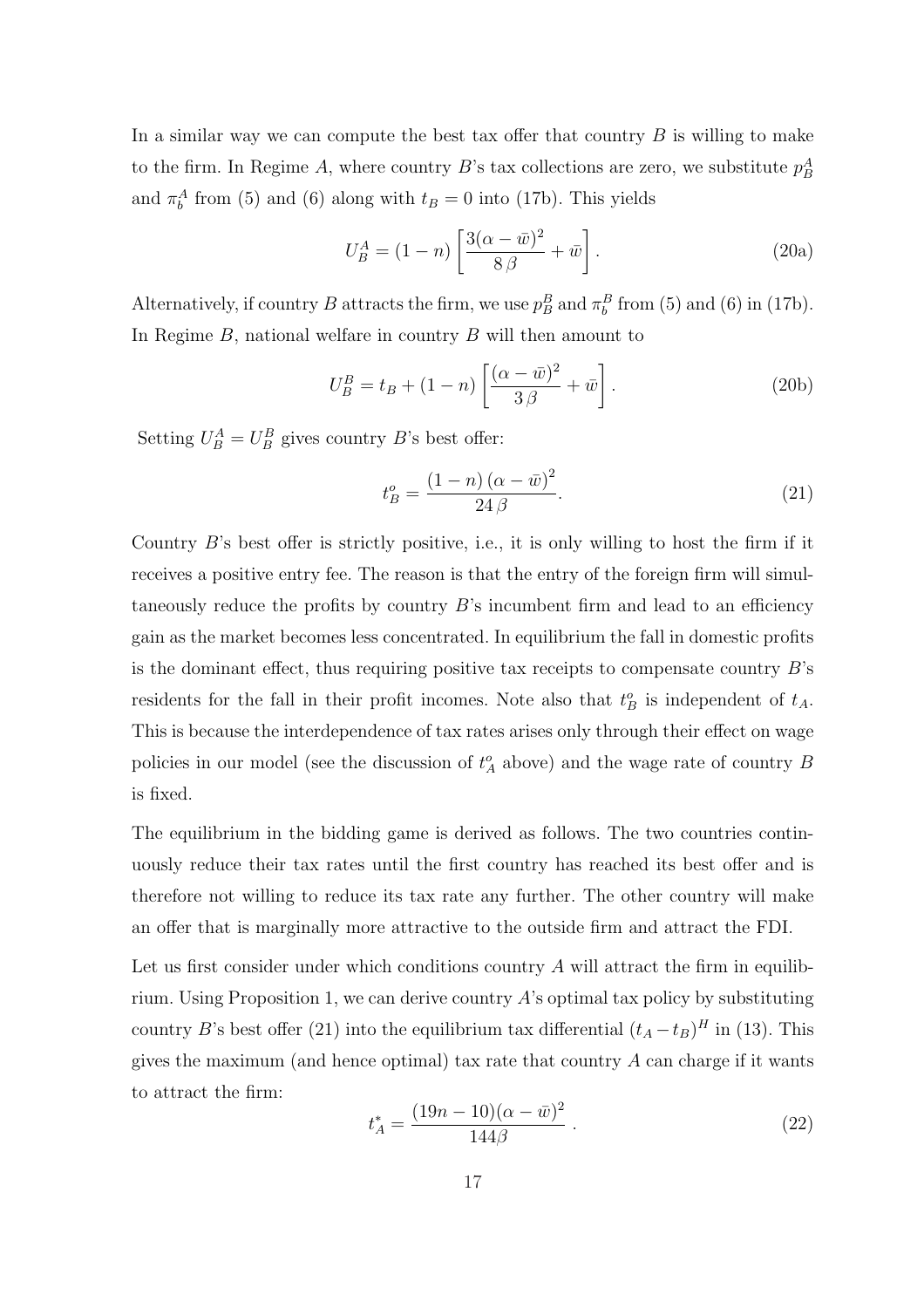Note that the optimal tax rate charged by country  $A$  is not necessarily positive and in fact will be negative when countries are of equal size  $(n = 0.5)$ . This reflects the fact that country A is constrained in its tax policy by the presence of a domestic union. Any lump-sum tax on the firm in excess of  $t_A^*$  will cause the union to set a wage rate that makes it unattractive for the foreign firm to enter market A.

Substituting country A's optimal tax rate  $(t_A^*)$  and country B's best offer  $(t_B^o)$  into (18a) yields country A's maximised welfare in Regime A:

$$
U_A^{A*} = \frac{(32n - 5)(\alpha - \bar{w})^2}{72\beta} + n\bar{w} \,. \tag{23}
$$

The final step is to compare this expression with the alternative utility level that country A would achieve in Regime  $B$ . This shows that country  $A$  is better off with the outside firm if and only if its market size exceeds a critical threshold:<sup>15</sup>

$$
U_A^{A*} > U_A^B \iff n > n^c = 4/13. \tag{24}
$$

Equation (24) shows that there is a range of parameter values where the unionised country also has the smaller market, yet still attracts the outside firm in equilibrium. It can further be verified that the outside firm indeed makes positive net profits when locating in country  $A^{16}$ 

In the opposite case where country  $B$  hosts the firm, the equilibrium is characterised by country A making its best offer in  $(19)$  while country B charges the highest possible level of  $t_B$  that still attracts the firm to this country. This implies that country B sets its tax rate such that country  $A$ 's best offer in (19) is marginally higher than the maximum tax differential that country A can afford to attract the firm [eq. (13)]. Solving for the level of  $t_B$  that equates  $t_A$  in (19) and in (13) gives

$$
t_B^* = \frac{(\alpha - \bar{w})^2}{288\beta} (32 - 77n). \tag{25}
$$

<sup>&</sup>lt;sup>15</sup>It is easily verified that the same result can be obtained from the condition that country A's optimal tax rate  $t_A^*$  in (22) must be at least as high as its best offer  $t_A^o$  in (19), where the latter is evaluated at  $t_B^o$  in (21).

<sup>&</sup>lt;sup>16</sup>From the gross profit expression for  $\pi_c^A$  in (6), the wage equation (16) and the two tax rates (21) and (22), we get net profits of  $\pi_c^A - t_A^* = 5(1 - n)(\alpha - w)^2/(72 \beta)$  which is unambiguously positive. By construction, this is the same level of net profits that the outside firm could earn in country B.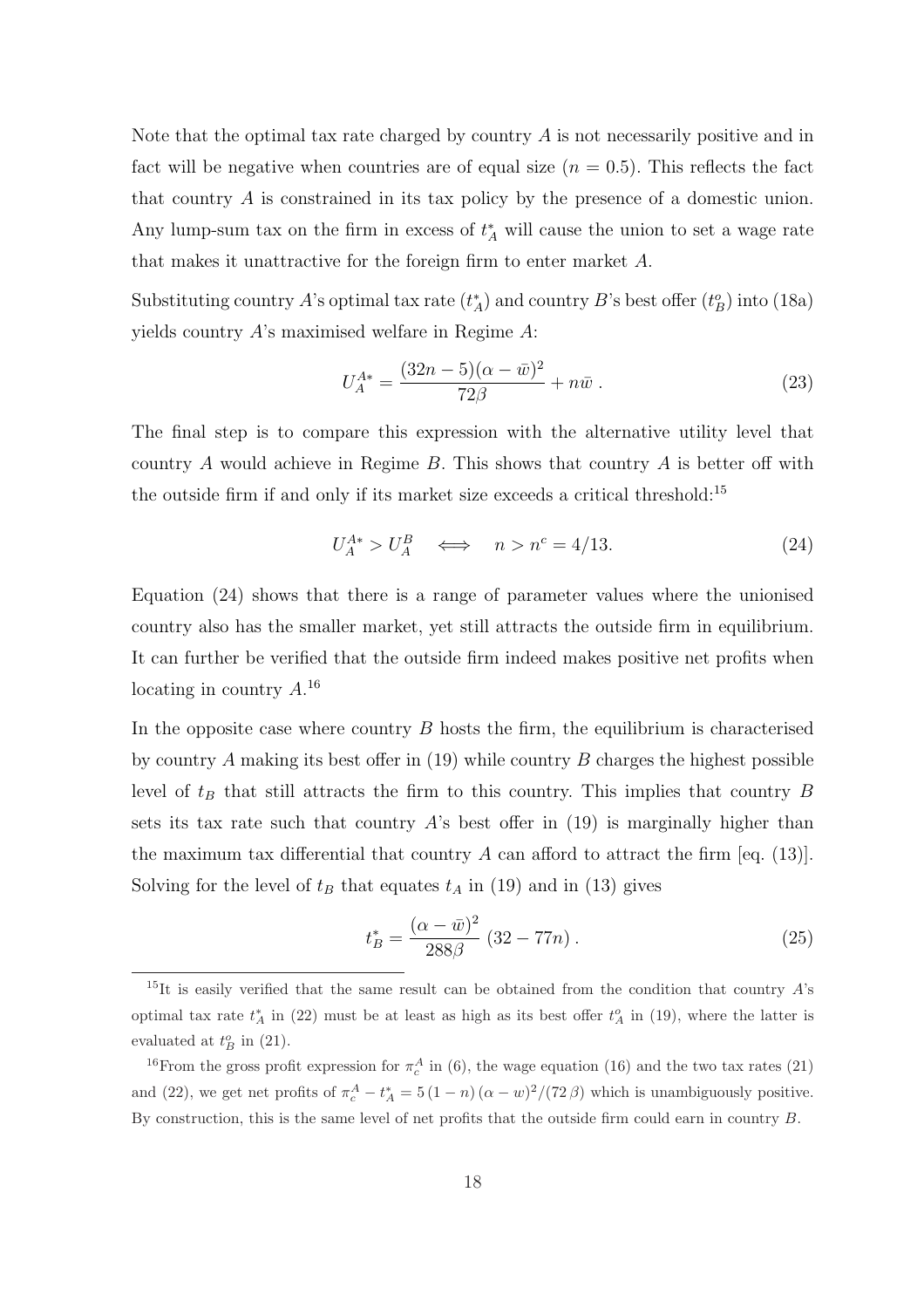Country B will attract the outside firm if it marginally underbids this level of tax. Substituting in  $(20b)$  yields country B's maximised welfare in Regime B

$$
U_B^{B*} = \frac{(\alpha - \bar{w})^2}{288\beta} (128 - 173n) + (1 - n)\bar{w}.
$$
 (26)

To see whether country  $B$  will benefit from hosting the firm, we compare  $(26)$ with (20a), or alternatively  $t_B^*$  in (25) with  $t_B^o$  in (21). Consistent with the above result, either method shows that country B is willing to host the firm when  $n < n^c = 4/13$ .

Taken together, these results determine the equilibrium location of the outside firm and the equilibrium tax rate imposed by the host country for each of the different values of the country size parameter n. For  $n \geq 4/13$  country A will host the firm and the equilibrium tax rate is given by  $(22)$ . In contrast, when  $n < 4/13$  country B hosts the firm and the equilibrium tax rate is given by (25). We summarise our results in

**Proposition 2** In the tax/subsidy game between two countries that differ with respect to union power and size, there is a critical market size parameter  $n^c = 4/13$  such that for all  $n \geq n^c$  the unionised country (country A) attracts the outside firm in equilibrium, whereas for  $n < 4/13$  the non-unionised country (country B) hosts the firm.

The result in Proposition 2 is surprising at first glance as the unionised country seems to be at a disadvantage in the location competition for the outside firm. In the absence of a union, it is always the larger country which wins the competition for an outside firm (Haufler and Wooton, 1999; Bjorvatn and Eckel, 2006).<sup>17</sup> First intuition would thus suggest that the unionised country  $A$  needs to have a larger market than country  $B$ in order to attract the FDI. Proposition 2 shows, however, that exactly the opposite is true and having a union can indeed *offset* a (limited) size disadvantage that country  $A$ has vis- $\alpha$ -vis country B. The reasoning underlying this result is that country A has a stronger incentive to attract the outside firm, as this will help in moderating the wage claims of the domestic union. In country B only the product market distortion

<sup>&</sup>lt;sup>17</sup>This result can also be demonstrated in our framework when the wage rate in country  $A$  is set at the competitive level  $\bar{w}$ . In this case the highest tax rate that each country can charge and still attract the outside firm  $c$  are  $t_A^* = (\pi_c^A - \pi_c^B) - (U_B^B - U_B^A)$ , which equals  $[(13 n - 5)(\alpha - \bar{w})^2]/(72 \beta)$ ; and  $t_B^* = (\pi_c^B - \pi_c^A) - (U_A^A - U_A^B) = [(8 - 13 n)(\alpha - \bar{w})^2]/(72 \beta)$ . This shows that country A can afford the higher tax, and will attract the investment in equilibrium, whenever  $n > 0.5$ .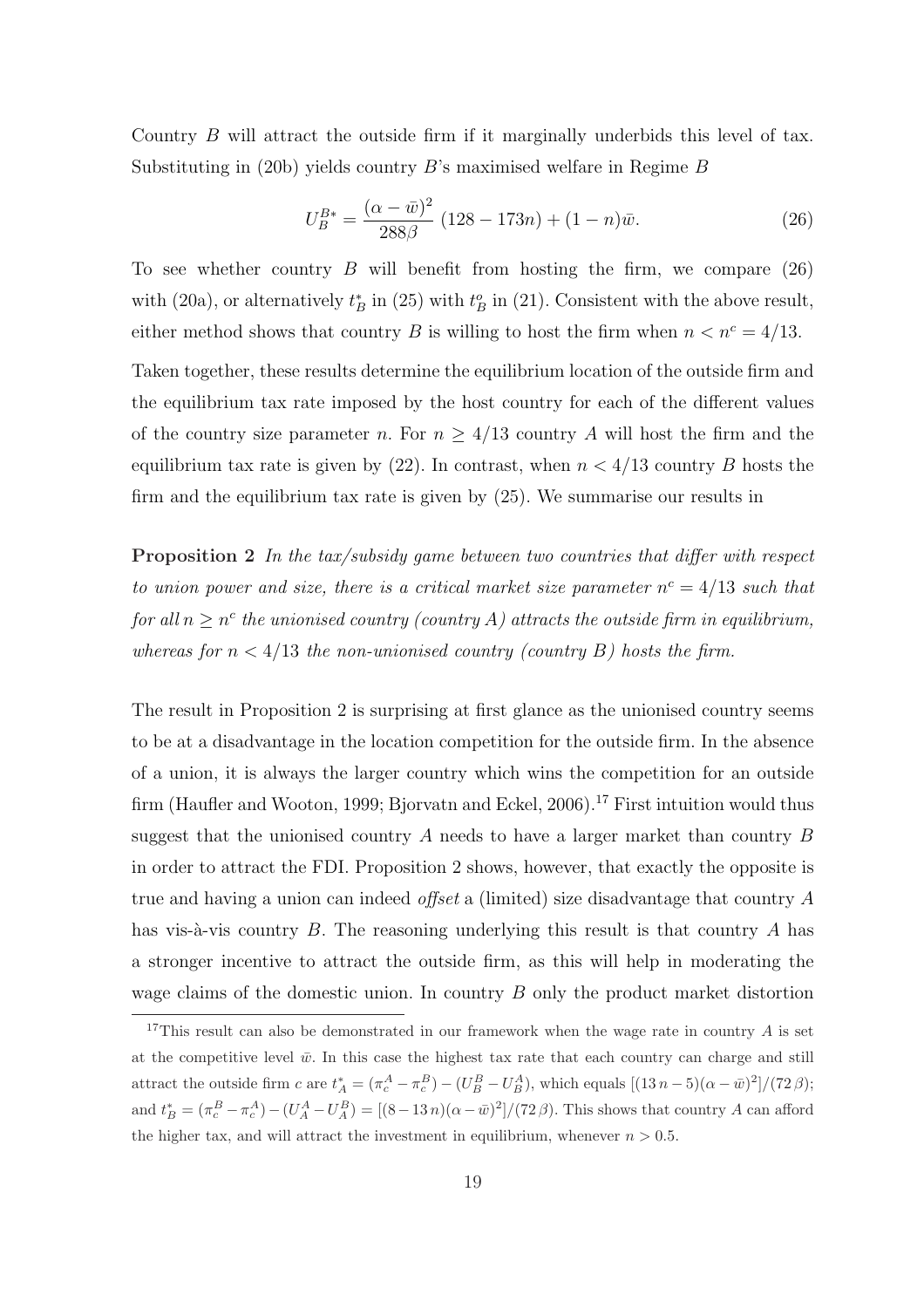is ameliorated when the foreign firm c enters the market. In country  $A$ , however, the efficiency gain is further raised by the fact that the unionised wage will fall when the foreign firm enters the market. Substituting (21) and (22) in (16) shows that the equilibrium wage in Regime A is

$$
w_A^{A*} = \frac{(\alpha + 3\bar{w})}{4} = \bar{w} + \frac{(\alpha - \bar{w})}{4} \,. \tag{27}
$$

The equilibrium wage in Regime  $\tilde{A}$  is above the competitive level, but it is unambiguously lower than the wage rate that the union would set in Regime  $B$  [see eq. (16)]. This additional benefit of hosting the outside firm is reflected in the bid of country  $A$ 's government.

The greater likelihood to attract the outside firm does not imply, however, that country A also has the higher per-capita welfare in equilibrium. Instead we get the stark result that per-capita welfare is always lower in country  $A$ , in either of the two possible regimes and for any distribution of population size. This is summarised in

**Proposition 3** In either Regime A or Regime B, and for any level of  $n < 1$ , percapita welfare in the unionised country (country  $A$ ) is less than per-capita welfare in the non-unionised country (country  $B$ ).

<u>Proof:</u> In Regime A, dividing  $U_A^{A*}$  in (23) by n and  $U_B^A$  in (20a) by  $(1 - n)$  shows that  $U_A^{A*}/n \langle U_B^A/(1-n) \ \forall \ n \geq 4/13$ , where  $n \geq 4/13$  holds in Regime A from Proposition 2. In Regime B we divide  $U_A^B$  in (18b) by n and  $U_B^{B*}$  in (26) by  $(1 - n)$ . This gives  $U_A^B/n < U_B^{B*}/(1-n)$   $\forall n < 4/13$ , where  $n < 4/13$  holds in Regime B.  $\Box$ 

A simple way to explain this result is to compare the different ways in which countries A and B can (partly) extract the profits from the outside firm, if it locates in their jurisdiction. In country  $B$  only the tax instrument is available for this purpose, but this instrument causes no allocative distortions. In country A, in contrast, profit extraction occurs through a mix of higher wages and lump-sum taxes. Since the wage instrument is distortive but must nevertheless be used in order to ensure the compliance of the union, country A's set of instruments to capture the outside firm's profits is less efficient, on average. Since the overall level of profit extraction is fixed for both countries by the arbitrage condition that governs firm c's location choice, these efficiency losses translate into a lower per-capita welfare level in country A.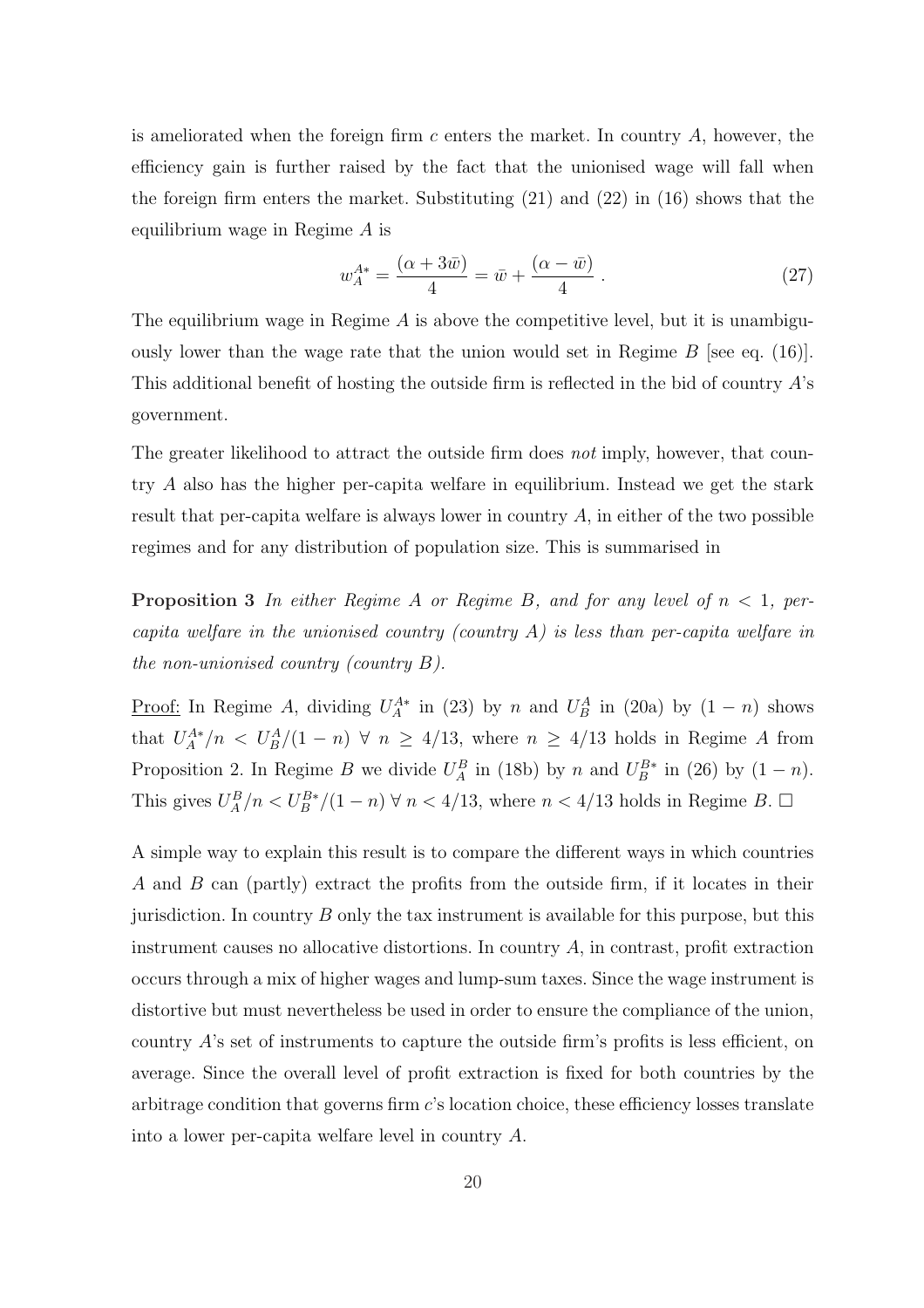

Figure 1: Per-capita welfare as a function of population size

Figure 1 summarises the per-capita welfare levels in both countries for different distributions of population size. The graph shows that for each country per-capita welfare is higher when this country attracts the outside firm, and within this regime the host country's welfare is rising in the local population size. This is because the location of the outside firm generates additional rents and the host country is able to capture an increasing share of these rents when its market size advantage vis- $\lambda$ -vis the competing region grows. Finally Figure 1 shows that per-capita welfare in country  $B$  is above that of country A for all interior distributions of population size  $0 < n < 1$ .

Lastly, we show that even though unionisation leads to the average per-capita welfare in country  $A$  being below that in country  $B$ , the *unionised* workers in country  $A$  are better off than they would be in the absence of the union. This result holds under the condition that the share of workers in the x sector does not exceed a critical threshold.

Proposition 4 If the share of workers in the unionised sector is below a critical value  $s_A^c = 4/9$ , the per-capita welfare of unionised workers in country A is higher than in the absence of the union. This holds true in both regimes and for all  $n < 1$ .

Proof: See Appendix 2.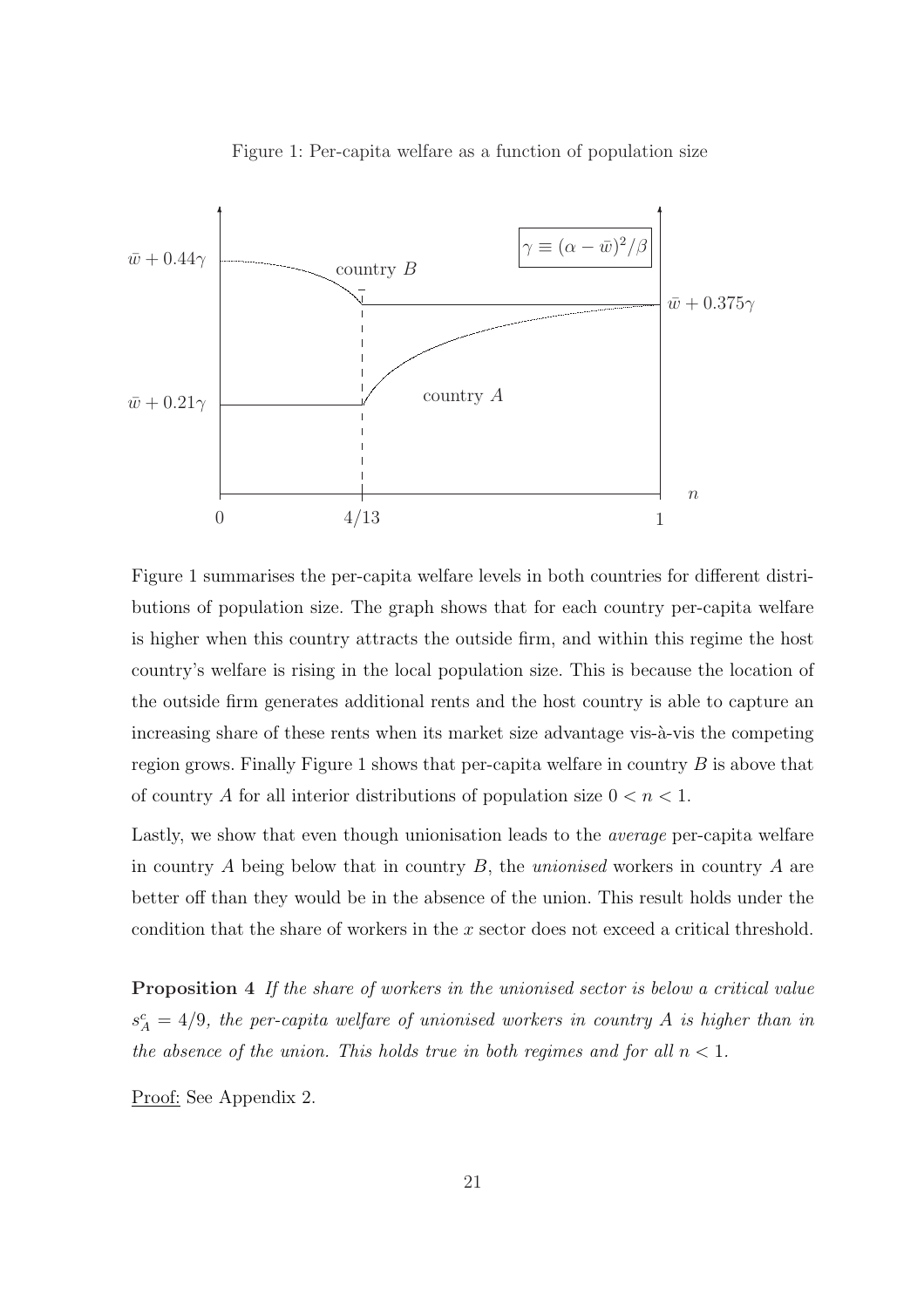Proposition 4 shows that the union creates winners and losers in country A, but the gains to unionised workers are lower than the losses to the non-unionised workers in the numéraire sector (see Proposition 3). The upper limit on the size of the unionised sector ensures that the efficiency losses caused by the union will not be so large as to thwart the redistributive gains to workers in sector  $x$ . We have already assumed above, in deriving the objective function of the union [eq. (8)], that the share of workers in the  $x$  industry is small. With this constraint unionisation is thus indeed beneficial for those workers in country A that receive the higher union wage.

### 6 Robustness of results

In this section we examine the robustness of our results when some of the model assumptions are changed. In Appendix 3 we analyse the case where trade in good  $x$  takes place, but per-unit transport costs  $\tau$  are incurred when shipping goods between countries A and B. The basic mechanisms of this extended model are completely analogous to our analysis in the previous sections. All calculations are considerably more tedious, however, due to the dependence of prices and quantities on the trade cost parameter and on wages in both countries. To limit the complexity of the resulting expressions we confine the analysis in Appendix 3 to the case where countries are of equal size  $(n = 0.5).$ <sup>18</sup> For this case we show that the unionised country will attract the firm in equilibrium. By continuity, this result will continue to hold for small differences in country size. Hence the qualitative result in Proposition 2 carries over to an extended model with trade between countries  $A$  and  $B$ . Moreover, it is also shown in Appendix 3 that, for  $n = 0.5$ , the unionised country has lower per-capita welfare than the non-unionised country. Hence Proposition 3 also carries over to a model with costly trade, at least when countries are of similar size.

A second issue is whether and how the results of our model are affected when the sequence of play is altered.<sup>19</sup> One alternative scenario is that the union's decisions are

<sup>&</sup>lt;sup>18</sup>A further simplifying assumption made in Appendix 3 is that exogenous trade costs are low enough so that the union cannot shut down trade by choosing sufficiently high wages. This last possibility is explicitly analysed in Lommerud et al. (2003).

<sup>&</sup>lt;sup>19</sup>The set of results for these alternative time structures is available from the authors upon request.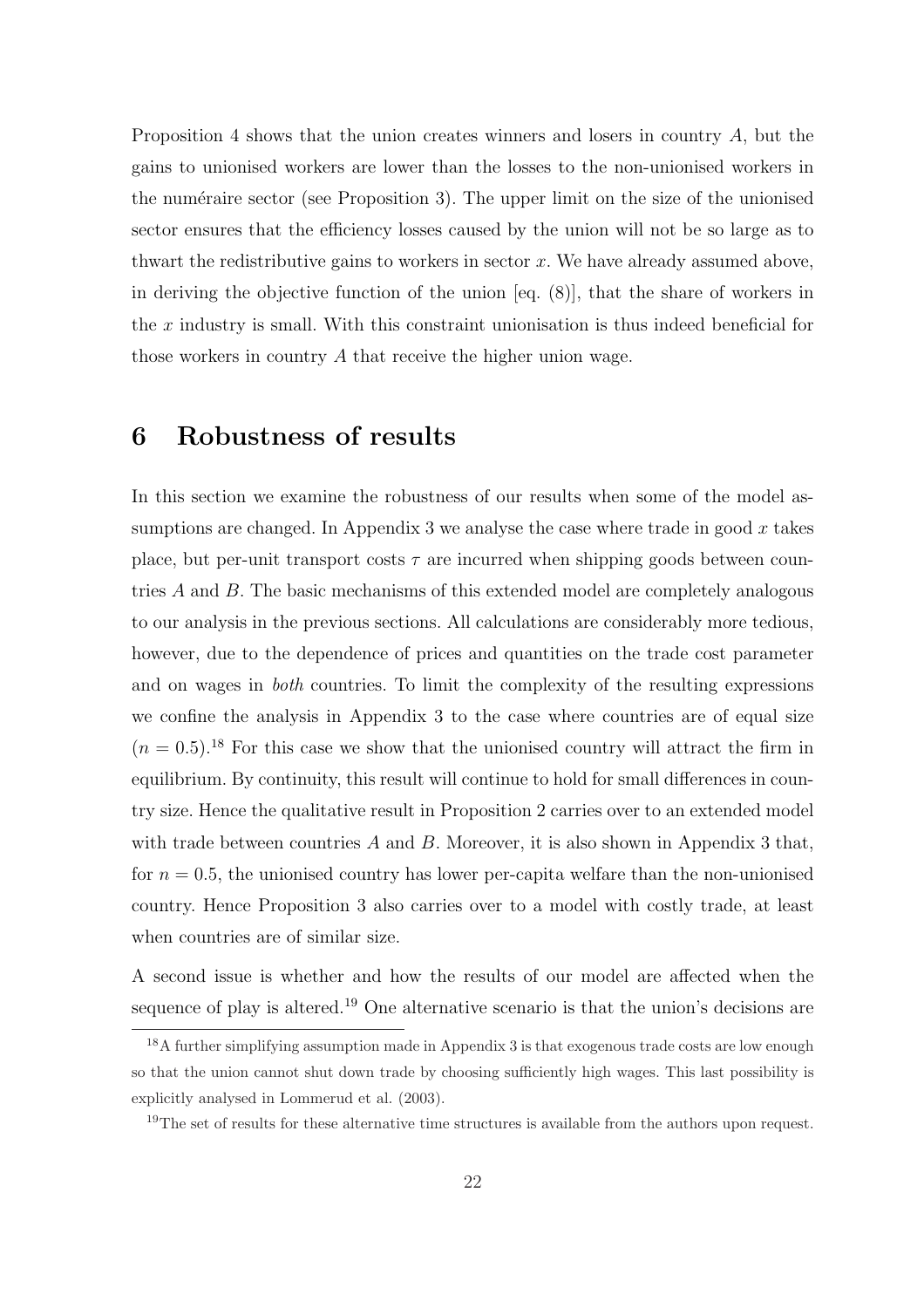of a longer-term nature than tax policies and hence the union in country  $A$  chooses the wage rate before the two governments set taxes. The result that the unionised country can attract the firm, even if it has the smaller market, carries over to this alternative setting. In fact, the critical size parameter  $n^c$ , at which the switch between Regimes  $A$  and  $B$  occurs, is exactly the same as in our benchmark analysis. This can be explained as follows. When the union has the first-mover advantage it is able to appropriate the rents that arise from the location of the outside firm. Hence the union will voluntarily moderate wages in order to attract the firm, if this increases its wage surplus. At the critical level of country size  $n<sup>c</sup>$  no rents arise for any player so that the different order of moves has no further consequences. For  $n > n^c$  the changed sequence does matter, however, as the union can now charge the maximum wage at which country A's government is still willing to set the tax sufficiently low to attract the firm. In comparison to our benchmark case, this will lead to higher wages and thus a lower average utility in country A.

Let us now consider a scenario where the outside firm has already settled in one of the countries before country  $A$ 's union chooses the local wage rate. This implies that FDI can be attracted by lump-sum location subsidies, but once the investment has been made it is locked in the country and only the output level can be adjusted to a rise in wage costs. Tax rates are thus determined in the first stage, the outside firm's location choice is made in the second stage and the wage in country A is set in the third stage. In the fourth and final stage the three firms choose output levels, given that the location of all firms has already been fixed. In this case the union will set the same monopoly wage in Regimes  $A$  and  $B$ , as the outside firm is immobile at the time when the wage rate in country  $\tilde{A}$  is chosen. Hence tax policy is unable in this case to induce wage moderation. As a result, country  $A$ 's government is no longer willing to offer the firm a subsidy that fully compensates the firm for the higher wage in country A and the critical market size at which the unionised country attracts the firm in equilibrium rises above  $n = 0.5$ . Moreover, average welfare in country A is lower in this case than in any of the other scenarios. The general lesson from these alternative sequences of play is that wage moderation can still be expected when unions move prior to governments, but it is crucial that mobile firms can react with their location decisions to the wage rate they face in the unionised country. As we have discussed above, however, multinational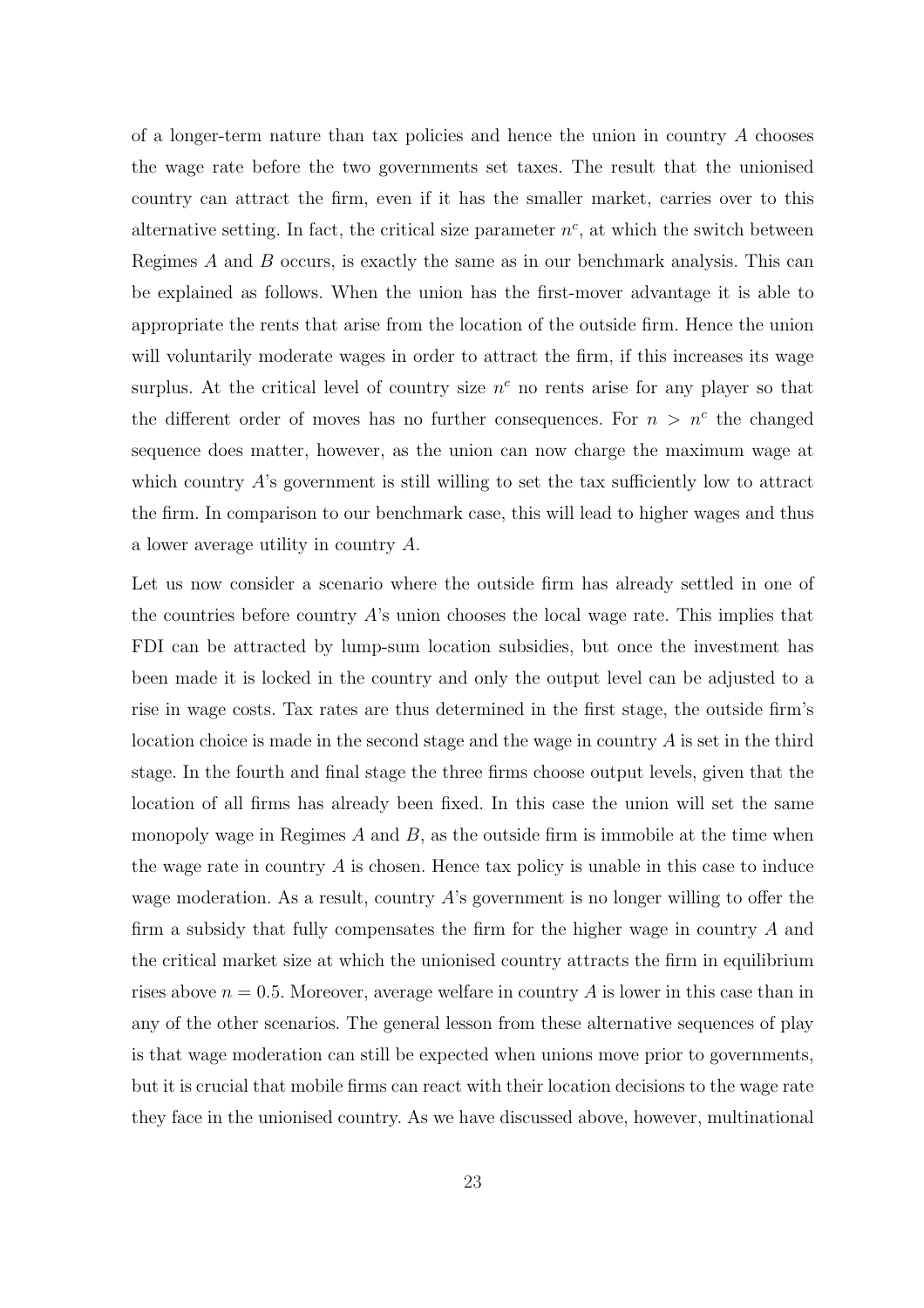firms have increased opportunities to relocate production across countries and many examples show that they also use this opportunity. Hence unions do in fact have to take this constraint into account.

As a final note, we have chosen the most straightforward way to model asymmetric union power by assuming that a union is present in country A whereas the labour market in country  $B$  is competitive. We expect our results to carry over qualitatively to the case where a union is also present in country  $B$ , but it is less powerful than that of country A. If union power is fully symmetric in countries  $A$  and  $B$  the model will again lead to the well-known result that the larger country attracts the investment, other things being equal.

### 7 Conclusion

In this paper we have analysed a model of tax competition between two countries that differ with respect to both market size and the degree of unionisation. This model leads to the seemingly counterintuitive result that market power in the labour market raises the likelihood that the unionised country attracts an internationally mobile firm. More precisely, the unionised country can win the foreign direct investment in equilibrium even if it offers the smaller market, as long as the disadvantage in market size is not too large. The core reason underlying this result is that the government of the unionised country will provide a generous tax environment to the firm as a means to induce wage moderation from its domestic union. Foreign direct investment plays a crucial role in this process because it offers a discrete increase in employment opportunities when the union 'cooperates' in attracting the mobile firm. We have also argued that the basic result holds regardless of whether trade occurs between the competing countries or not, and whether tax policies or wage policies are set first.

Our analysis may help explain why high investment subsidies are commonplace in locations with high wages and union power. It also offers the testable hypothesis that a higher degree of union power will lead to more generous tax and subsidy policies towards foreign direct investment. For the United States, there is indeed some empirical support for the proposition that a higher degree of unionisation leads to more foreign direct investment, other things being equal (see Coughlin et al., 1991). A more direct test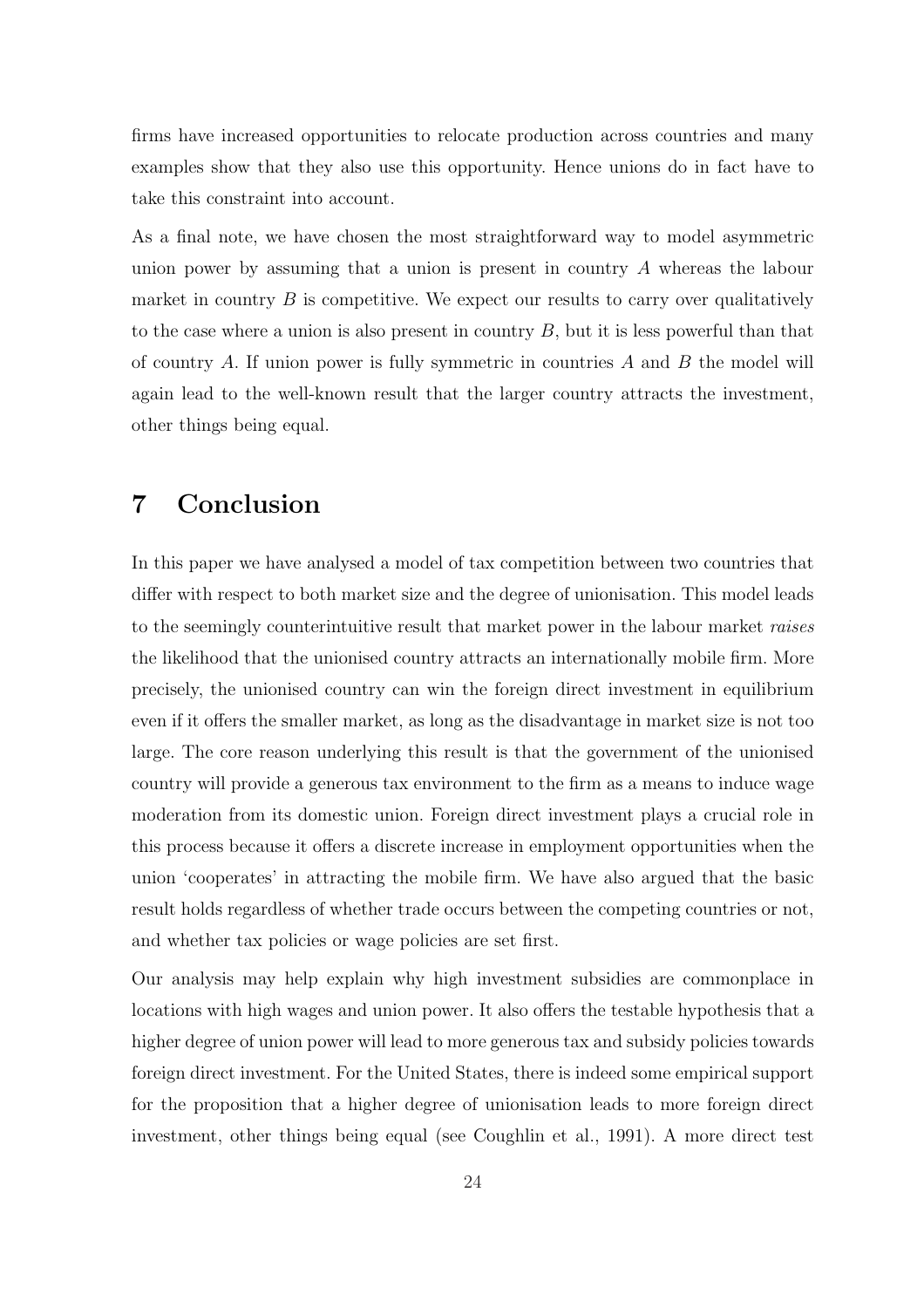of our central result would be to regress the equilibrium levels of taxes and subsidies, rather than the level of foreign direct investment, on a suitable indicator of union power.

Our model can be extended in several directions. One possible route is to widen the set of policy instruments in the hands of governments and to include distortionary taxes. We would expect that the overall policy package in the unionised country would still be more generous towards foreign direct investment than the incentives granted by a country with (more) competitive labour markets. Hence the unionised country will again attract more FDI, other things being equal. However, when only distortionary taxes can be used to capture the outside firm's profits, then it is no longer clear that profit extraction by means of higher wages is inferior from an efficiency perspective. Hence in such a model the unionised country will not necessarily have a lower percapita welfare in equilibrium. A second possible extension is to relax the assumption of a monopoly union and replace it by a bargaining game between the union and the firm(s). Giving the incumbent firm in the unionised country the power to bargain over wages will add a further strategic dimension to the model, as the incumbent may accept higher wages in order to keep foreign competitors out of its home market. This is an issue that we want to address in future research.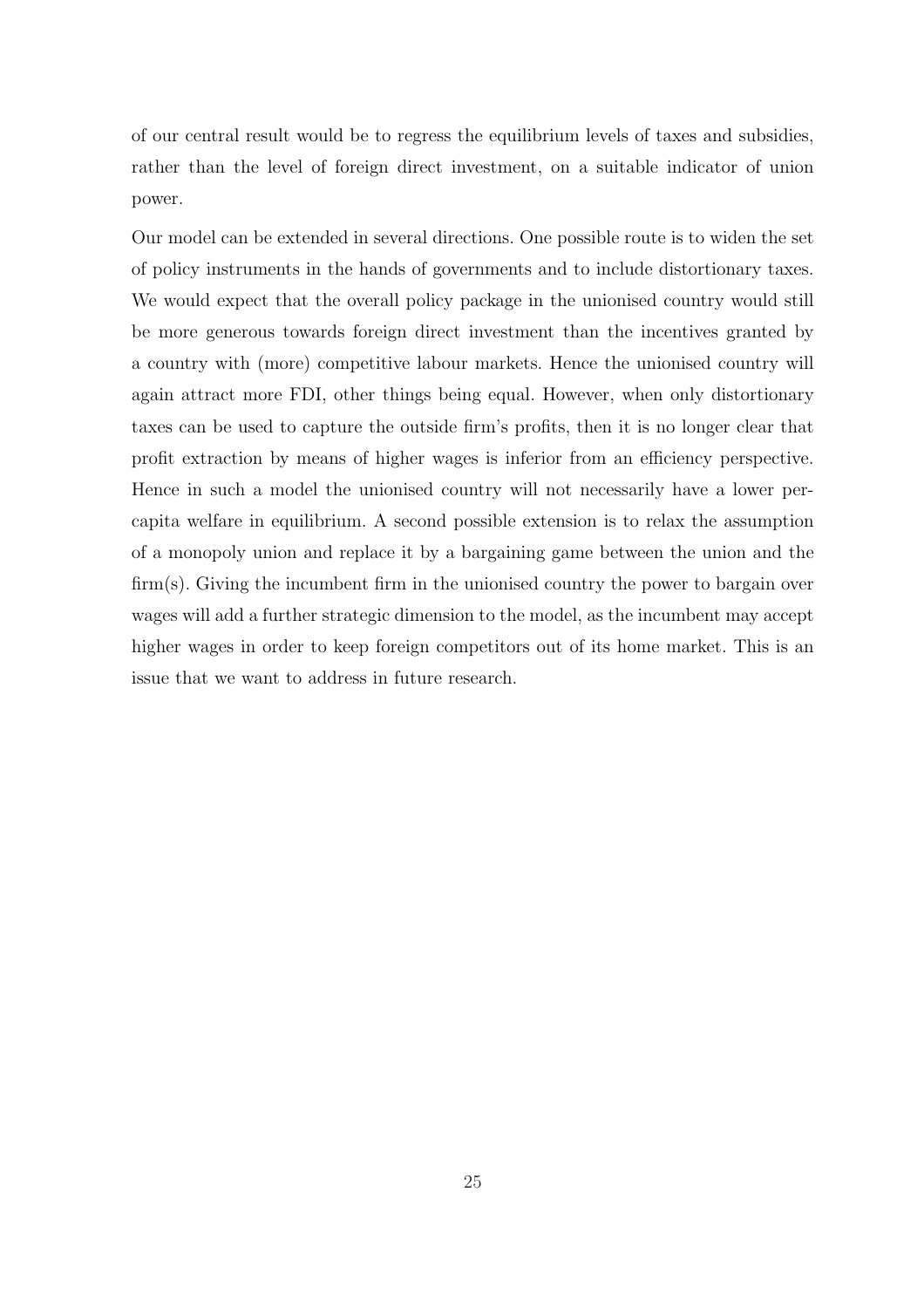### Appendix

#### Appendix 1: Proof of Proposition 1

To derive country A's welfare in Regime A we first calculate  $X_A = x_a^A + x_c^A = 2n(\alpha$  $w_A$ /(3 $\beta$ ) from (4). Using this in the wage surplus definition (8) and substituting the resulting expression along with  $p_A^A$  and  $\pi_a^A$  from (5) and (6) into (17a) yields

$$
U_A^A = \frac{n}{3\beta} (\alpha - w_A) (\alpha + w_A - 2\bar{w}) + n\bar{w} + t_A.
$$
 (A.1)

In Regime  $A2$ , substitute  $\tilde{w}_A^A$  from (16) into (A.1). This yields

$$
U_A^{A2} = \frac{n}{4}(\alpha - \bar{w})^2 + n\bar{w} + t_A.
$$

Hence  $\partial U_A^{A2}/\partial t_A = 1$  throughout Regime A2, implying that it is optimal for country A's government to raise taxes until Regime A1 is reached.

In Regime  $A1$ , substitute  $w_A^A$  from (16) into (A.1). This yields

$$
U_A^{A1} = \frac{\delta}{3\beta} \left[ 2\sqrt{n}(\alpha - \bar{w} - \delta) + n\bar{w} + t_A \right].
$$

Differentiating with respect to  $t_A$  gives

$$
\frac{\partial U_A^{A1}}{\partial t_A} = \frac{2}{3\beta} \left[ \sqrt{n}(\alpha - \bar{w} - \delta) \right] \frac{\partial \delta}{\partial t_A} + 1 > 0,
$$

since the term in the squared bracket equals  $\Omega_A^A/\delta > 0$  and  $\partial \delta/\partial t_A > 0$  from (11). Hence, in Regime A1, country A's government will raise taxes until the borderline to Regime B is reached. This implies that country A sets its tax according to (13).  $\Box$ 

### Appendix 2: Proof of Proposition 4

To compare the unionised workers' welfare in the presence and in the absence of a trade union, three cases have to be distinguished: (i) if  $0 < n < 4/13$  the equilibrium is in Regime B with and without a union in country A; (ii) if  $4/13 \le n \le 0.5$  the equilibrium is in Regime  $A$  in the presence of a union, but in Regime  $B$  if there is no union in country A; (iii) if  $0.5 < n$  the equilibrium is always in Regime A. (cf. footnote 17).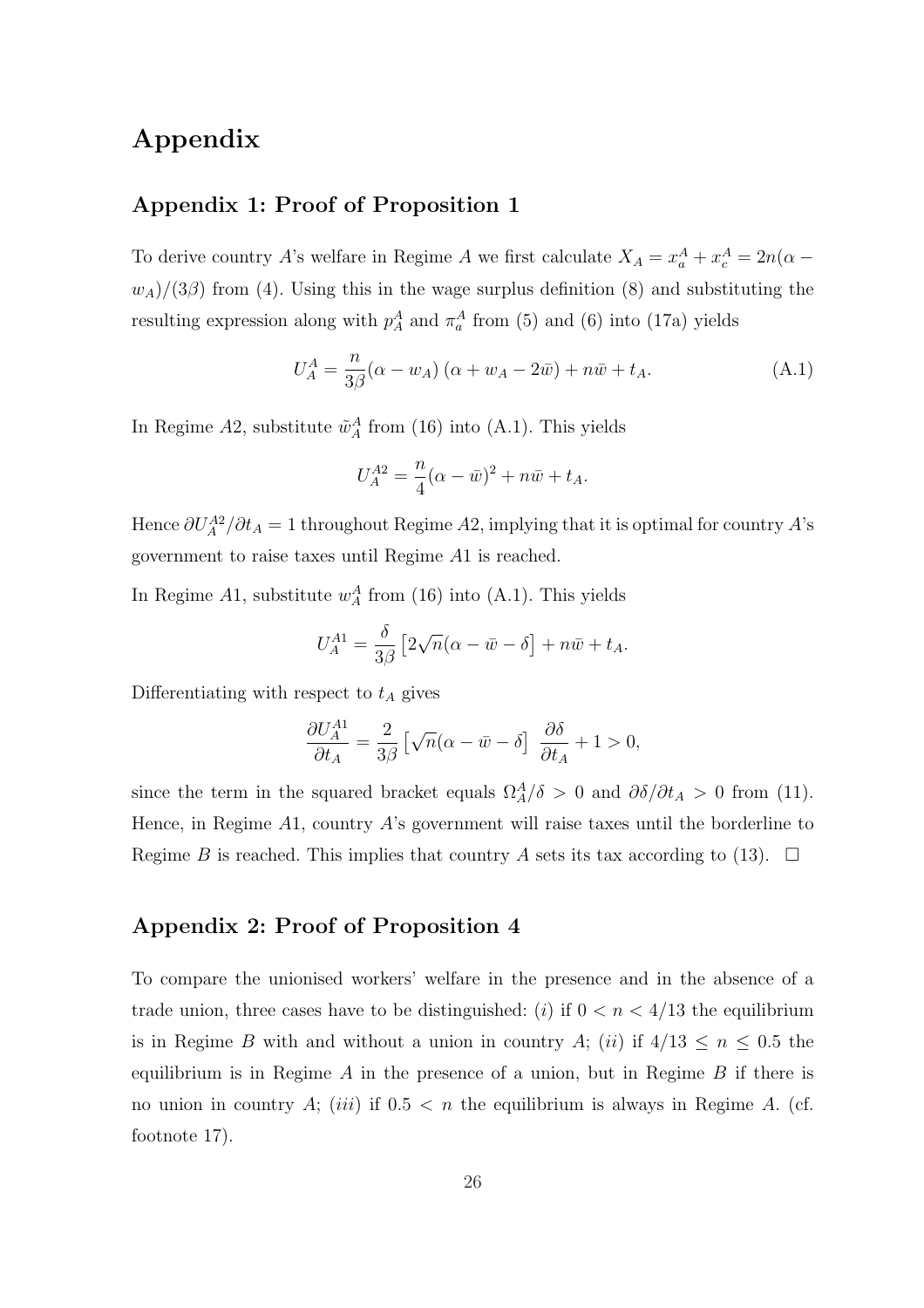In case (*i*) the average per-capita welfare level in country  $A$ ,  $U_A^B/n$  [eq. (18b)], must be decomposed into the utility of unionised and that of non-unionised workers. Since the wage surplus of a unionised worker is  $(\alpha - \bar{w})/2$  in Regime B [eq. (9)] the per-capita welfare of this group in country A is

$$
u_A^{union} = \frac{(\alpha - \bar{w})}{2} \left[ \frac{7(\alpha - \bar{w})}{16\beta} + (1 - s_A) \right] + \bar{w}.
$$

Alternatively, in the absence of a union the per-capita welfare level in country A would be the same as that of country B's workers in Regime A, which equals  $U_B^A/(1-n)$  in eq.  $(20a)$ . Hence in case  $(i)$  the per-capita welfare differential for unionised workers in country A is

$$
\Delta u_A^i = \frac{(\alpha - \bar{w})}{2} \left[ \frac{7(\alpha - \bar{w})}{16\beta} + (1 - s_A) - \frac{3(\alpha - \bar{w})}{4\beta} \right],
$$

which is falling in  $s_A$ . Setting this difference equal to zero yields an upper limit for the share of workers in sector x equal to  $s_A^i = 1 - [5(\alpha - \bar{w})/(16\beta)]$ . Moreover, in a Regime B equilibrium it must hold that  $s_A^i = x_a^B/n = (\alpha - \bar{w})/(4\beta)$ , where the first equality holds because one worker is needed to produce one unit of good  $x$  and the second equality follows from substituting (9) in (4). Combining the two equations gives the case-specific critical value  $s_A^i = 4/9$ .

In case  $(ii)$ , the per-capita welfare level of a unionised worker in country A is derived from the average per-capita utility  $U_A^{A*}/n$  in (23), and the wage surplus in Regime A, which is  $(\alpha - \bar{w})/4$  [eq. (27)]. Alternatively, in the absence of a union the per-capita welfare level in country A is again given by  $U_B^A/(1-n)$  in eq. (20a). This yields a per-capita welfare difference for unionised workers in this case equal to

$$
\Delta u_A^{ii} = \frac{(\alpha - \bar{w})}{4} \left[ \frac{(32n - 5)(\alpha - \bar{w})}{18\beta n} + (1 - s_A) - \frac{3(\alpha - \bar{w})}{2\beta} \right]
$$

.

This welfare difference is rising in n so that the case-specific minimum occurs at  $n =$ 4/13. Substituting this value and equalising the two utilities yields a critical upper bound for  $s_A$  equal to  $s_A^{ii} = 1 - [5(\alpha - \bar{w})/(8\beta)]$ . Moreover, in a Regime A equilibrium it must hold that  $s_A = (x_a^A + x_c^A)/n = (\alpha - \bar{w})/(2\beta)$ , where we use (27) and (4). Combining the two equations gives  $s_A^{ii} = 4/9$  as the strictest case-specific condition.

Finally, in case  $(iii)$  the per-capita welfare of a unionised worker from having the union is again derived from (23) and (27). The level in the absence of the union is obtained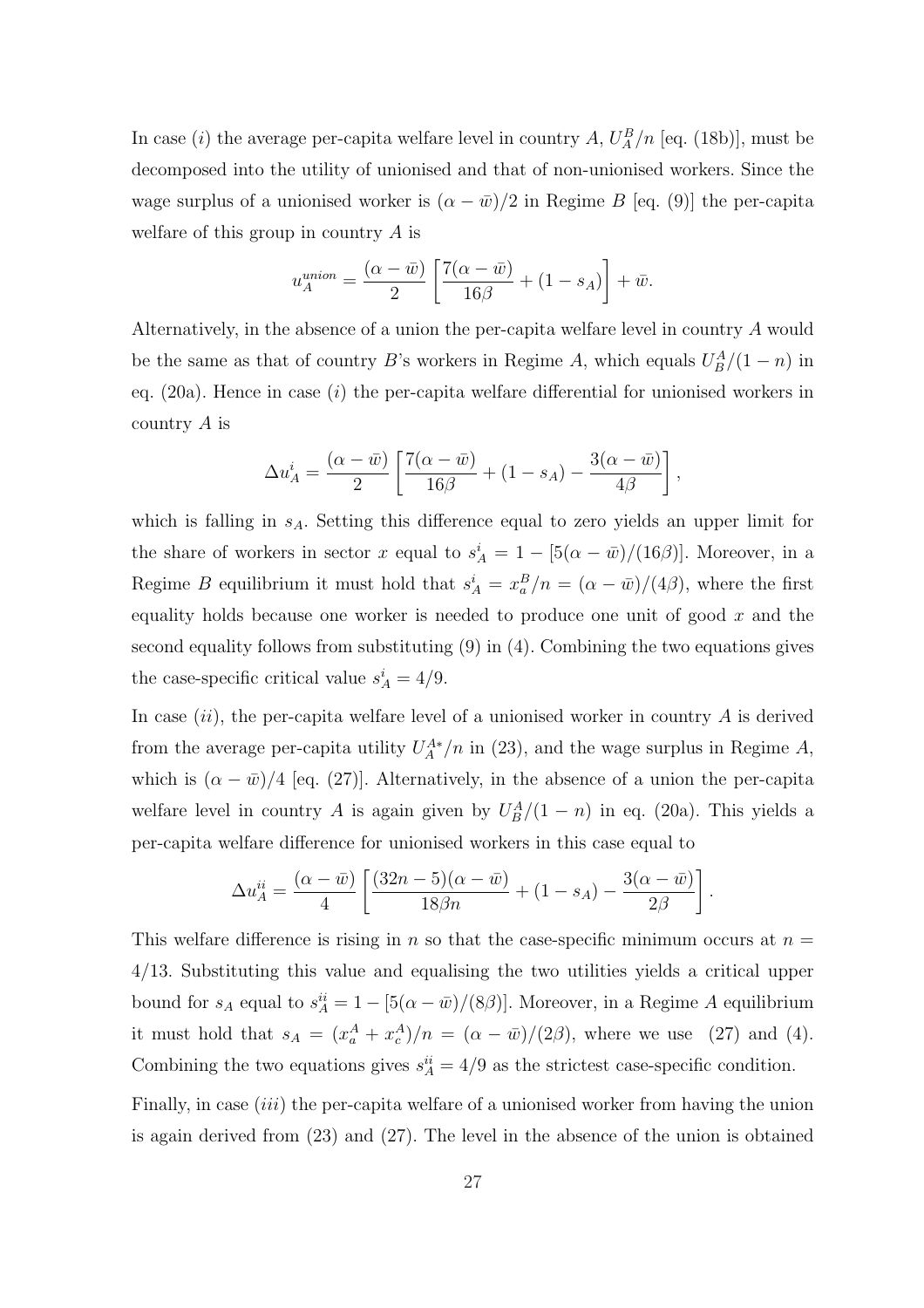by using (20b), duly replacing  $(1 - n)$  by n and replacing  $t_B$  by  $t_A^*$ , where  $t_A^*$  is given in footnote 17. This yields a per-capita welfare difference for unionised workers of

$$
\Delta u_{A}^{iii} = \frac{(\alpha - \bar{w})}{4} \left[ \frac{(32n - 5)(\alpha - \bar{w})}{18\beta n} + (1 - s_{A}) - \frac{(37n - 5)(\alpha - \bar{w})}{18\beta n} \right]
$$

.

Setting this difference equal to zero yields  $s_A^{iii} = 1 - [5(\alpha - \bar{w})/(18\beta)]$ . Since  $s_A =$  $(x_a^A + x_c^A)/n = (\alpha - \bar{w})/(2\beta)$  holds again in this case, the critical value is  $s_A^{iii} = 9/14$ . The upper bound on the share of unionised workers which ensures that each worker benefits from the union, irrespective of the level of n, is thus  $s_A^c = min\{s_A^i, s_A^{ii}, s_A^{iii}\} = 4/9$ .  $\Box$ 

#### Appendix 3: The model with trade

We adopt the segmented market hypothesis in the framework of a 'reciprocal dumping' model à la Brander and Krugman (1983). For expositional ease, we assume countries to be of equal size, i.e.  $n = 0.5$ . We assume that trade costs are below the prohibitive level so that two-way trade always takes place. The game in the last stage is changed in that there are now three active firms in both markets. With per unit trade costs of  $\tau$ , solving the third stage of the game yields firm- and regime-specific profits of

$$
\pi_a^A = \pi_c^A = \frac{(\alpha - 2w_A^A + \bar{w} - 2\tau)^2}{32\beta} + \frac{(\alpha - 2w_A^A + \bar{w} + \tau)^2}{32\beta};
$$
\n
$$
\pi_b^A = \frac{(\alpha + 2w_A^A - 3\bar{w} - 3\tau)^2}{32\beta} + \frac{(\alpha + 2w_A^A - 3\bar{w} + 2\tau)^2}{32\beta};
$$
\n
$$
\pi_a^B = \frac{(\alpha - 3w_A^B + 2\bar{w} - 3\tau)^2}{32\beta} + \frac{(\alpha - 3w_A^B + 2\bar{w} + 2\tau)^2}{32\beta};
$$
\n
$$
\pi_b^B = \pi_c^B = \frac{(\alpha + w_A^B - 2\bar{w} - 2\tau)^2}{32\beta} + \frac{(\alpha + w_A^B - 2\bar{w} + \tau)^2}{32\beta}.
$$

The first terms in these expressions refer to profits in market A, whereas the second terms give the profits in market  $B$ . By analogy to the benchmark model without trade we can infer a wage rate in country A for which the outside firm  $c$  is just indifferent between the two locations. This wage rate, which depends on the exogenous trade cost parameter, taxes, and also on country  $A$ 's wage rate in Regime  $B$  is:

$$
w_A^A = \frac{1}{4} \left[ 2\alpha + 2\bar{w} - \tau - \sqrt{(2\alpha - 4\bar{w} - \tau + 2w_A^B)^2 + 64\beta(t_A - t_B)} \right].
$$
 (A.2)

Employing our analysis in the main part of the paper (cf. Proposition 1) we assume that the union will find it optimal to set the wage just at this level, if it wants to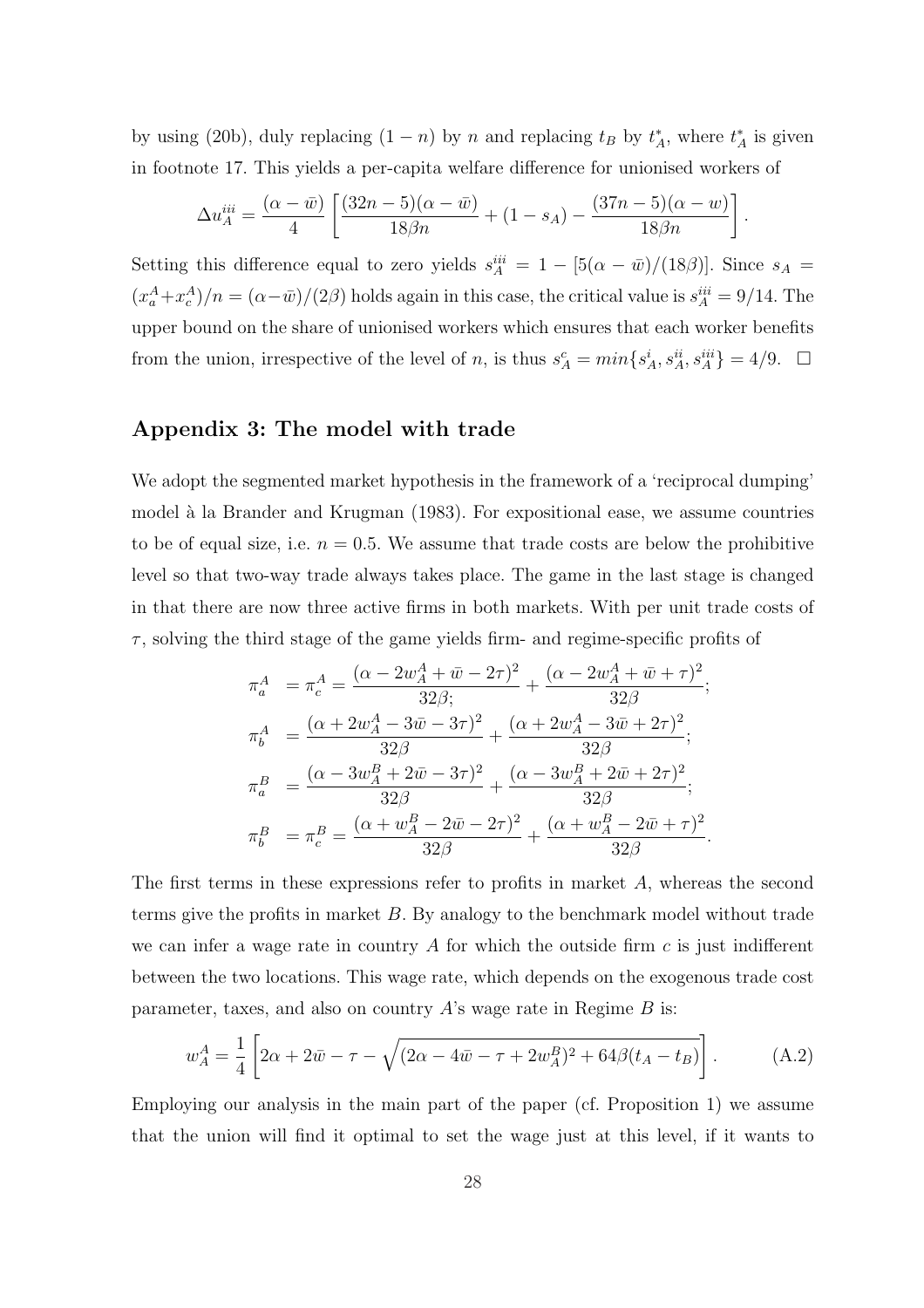attract the firm. The union's alternative is to forgo the outside firm and impose the surplus-maximising wage on the domestic monopolist. The latter is given by

$$
w_A^B = \frac{1}{12} (2\alpha + 10\bar{w} - \tau) \tag{A.3}
$$

This wage rate can be substituted into (A.2). Defining the union surplus as in (8), equating the regime-specific expressions in Regimes A and B  $(\Omega_A^A = \Omega_B^A)$ , solving for the tax differential  $(t_A-t_B)$  and choosing the larger of the two solutions to the quadratic equation yields

$$
(t_A - t_B)^H = \frac{(3\sqrt{6} - 17)(2\alpha - 2\bar{w} - \tau)^2}{1152\beta}.
$$
 (A.4)

This is unambiguously negative, as is eq.  $(13)$  in the main text for  $n = 0.5$ . To get country B's best offer  $(t_B^o)$  we use (17b), taking account of the changed quantities in the model with trade and equate the welfare levels in the cases where country  $B$  hosts the firm and where it does not  $(U_B^A = U_B^B)$ . In the presence of trade with country A, country B's welfare depends on the trade union's optimally chosen wage in both regimes, and hence also on  $t_A$ . Country B's government anticipates the wages that the union in country A will set in each regime [eqs.  $(A.2)$  and  $(A.3)$ ] and it also accounts for the fact that country  $A$ 's government sets taxes according to  $(A.4)$  in order to minimise the union's surplus. Using this information, country  $B$ 's best offer is

$$
t_B^o = \frac{4(47 - 21\sqrt{6})(\alpha - \bar{w})^2 + \tau[(72\sqrt{6} - 572)(\alpha - \bar{w}) + (1391 - 15\sqrt{6})\tau]}{4608\beta}.
$$
 (A.5)

From (A.4) and (A.5) we can derive country A's optimal tax rate  $t_A^*$ :

$$
t_A^* = -\frac{4(7+3\sqrt{6})(\alpha - \bar{w})^2 + \tau[4(25-2\sqrt{6})(\alpha - \bar{w}) - (441-\sqrt{6})\tau]}{1536\beta}.
$$
 (A.6)

Country A will attract the outside firm in equilibrium, if its welfare in the case where it hosts the firm exceeds its welfare in the case where it does not. Using (17a) to calculate country A's utility in the two regimes gives

$$
U_A^A - U_A^B = \frac{(9\sqrt{6} - 19)(2\alpha - 2\bar{w} - \tau)^2}{2304\beta} > 0
$$
 (A.7)

so that country  $\tilde{A}$  is indeed better off if it hosts the outside firm. Hence the unionised country will attract the firm in an equilibrium with trade when the two countries are of equal size. This shows that Proposition 2 carries over qualitatively to a scenario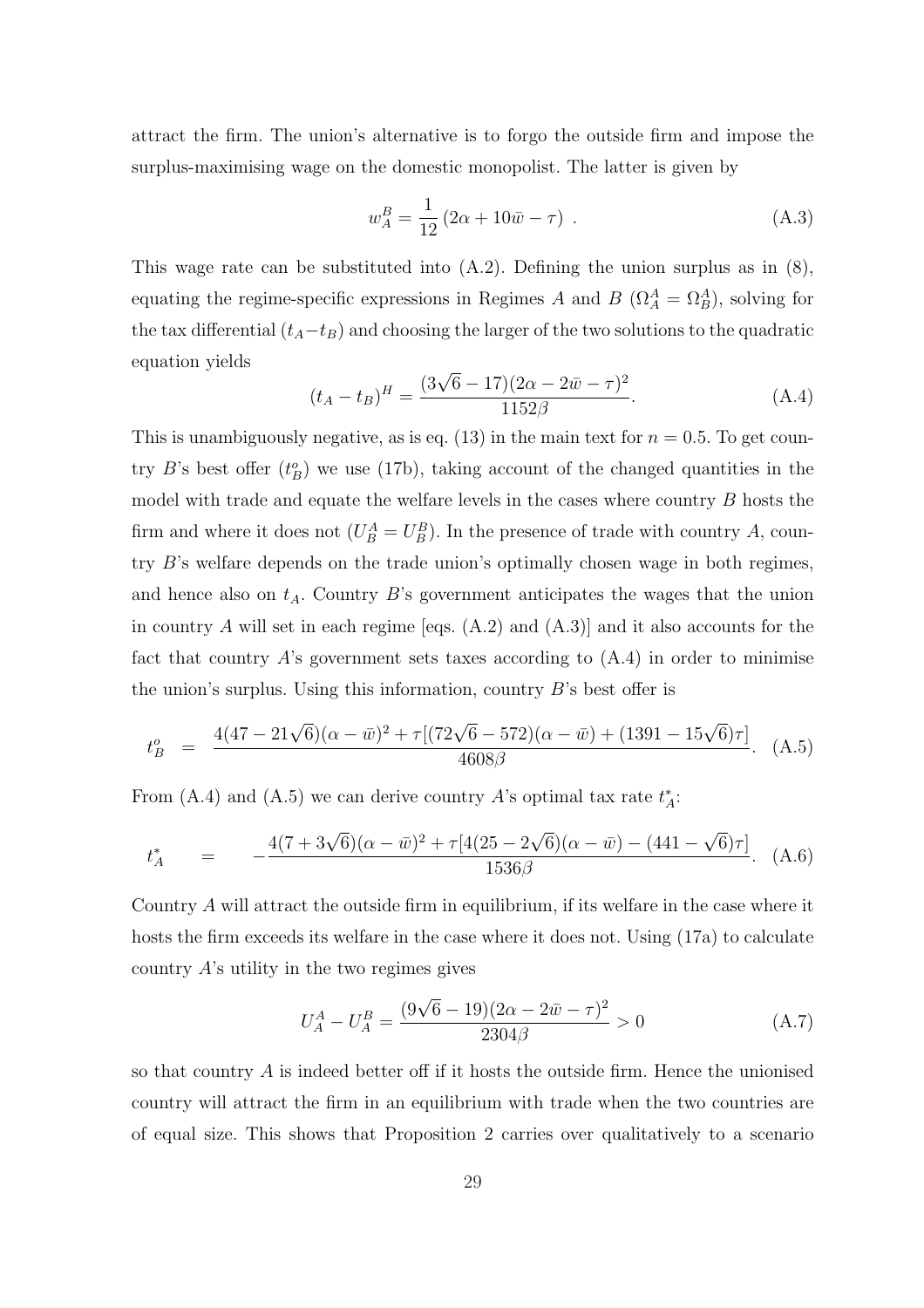with trade in good x. Moreover it can be shown that, for any non-prohibitive level of  $\tau$ , (per-capita) welfare in country  $A$  is again lower than (per-capita) welfare in country  $B$ :

$$
U_A^A - U_B^A = -\frac{(2\alpha - 2\bar{w} - \tau)[2(47 - 13\sqrt{6})(\alpha - \bar{w}) - (43 - 11\sqrt{6})\tau]}{1536\beta} < 0.
$$
 (A.8)

Hence, for countries of equal size, Proposition 3 also extends to the case where good  $x$ is traded between countries A and B.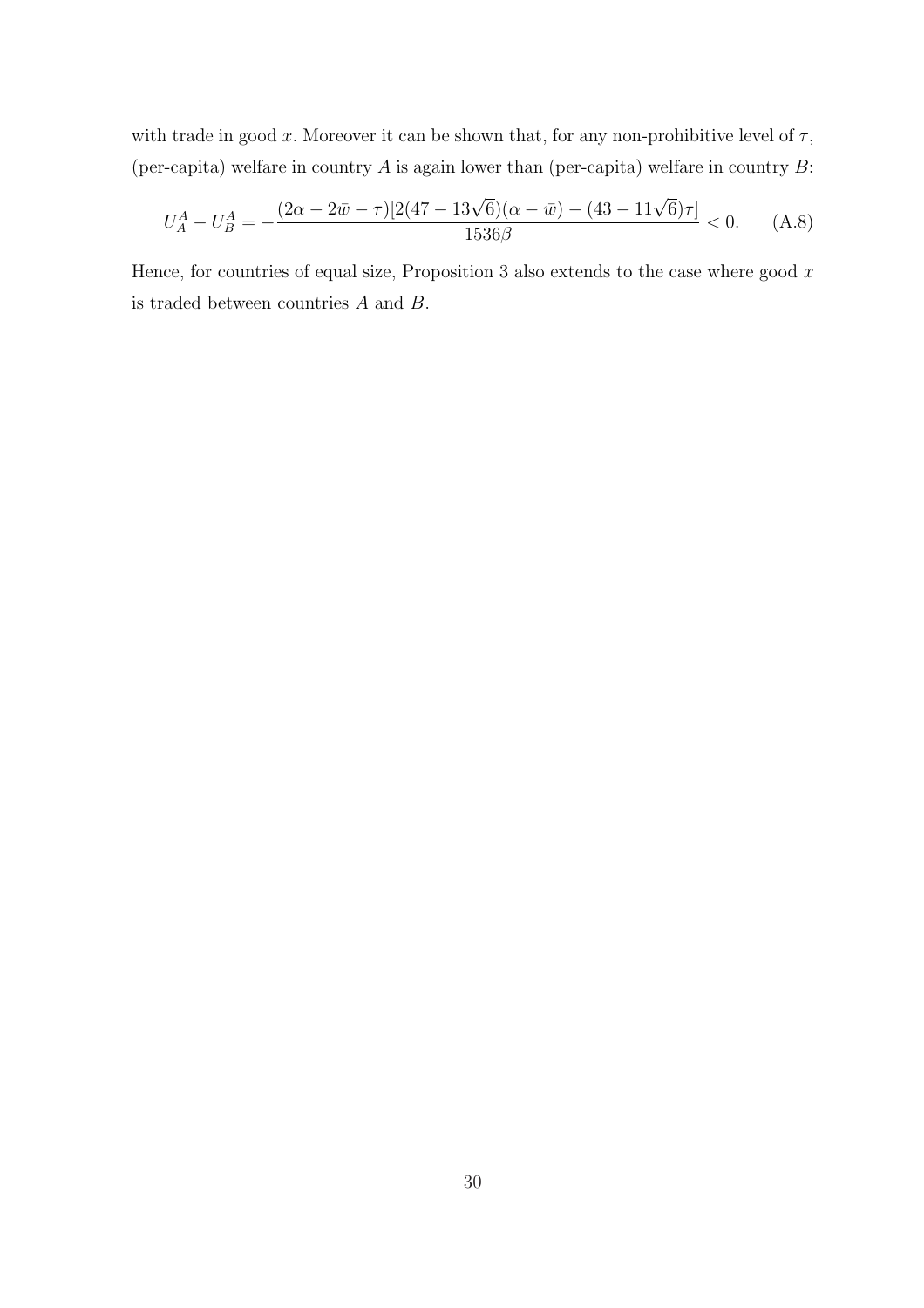### Literature

- Baldwin, R.E., R. Forslid, P. Martin, G. Ottaviano and F. Robert-Nicoud (2003). Economic geography and public policy. Princeton University Press.
- Baldwin, R.E. and P. Krugman (2004). Agglomeration, integration and tax harmonisation. European Economic Review 48, 1-23.
- Bjorvatn, K. and C. Eckel (2006). Policy competition for foreign direct investment between asymmetric countries. European Economic Review 50, 1891–1907.
- Black, D.A. and W.H. Hoyt (1989). Bidding for firms. American Economic Review 79, 1249–1256.
- Borck, R. and M. Pflüger (2006). Agglomeration and tax competition. *European Eco*nomic Review 50, 647-668.
- Brander, J. and P. Krugman (1983). A 'reciprocal dumping' model of international trade. Journal of International Economics 15, 313–321.
- Brander, J. and B. Spencer (1988). Unionized oligopoly and international trade policy. Journal of International Economics 24, 217–234.
- Cahuc, P. and A. Zylberberg (2004). Labor Economics. MIT Press, Cambridge, Massachusetts.
- Coughlin, C., J. Terza and V. Arromdee (1991). State characteristics and the location of foreign direct investment within the United States. Review of Economics and Statistics 73, 675-682.
- Davies, R.B. (2005). State tax competition for foreign direct investment: A winnable war? Journal of International Economics 67, 498-512.
- Devereux, M.P., R. Griffith and A. Klemm (2002). Corporate income tax reforms and international tax competition. Economic Policy 35, 451-495.
- Driffill, J. and F. van der Ploeg (1995). Trade liberalization with imperfect competition in goods and labour markets. Scandinavian Journal of Economics 97, 223-243.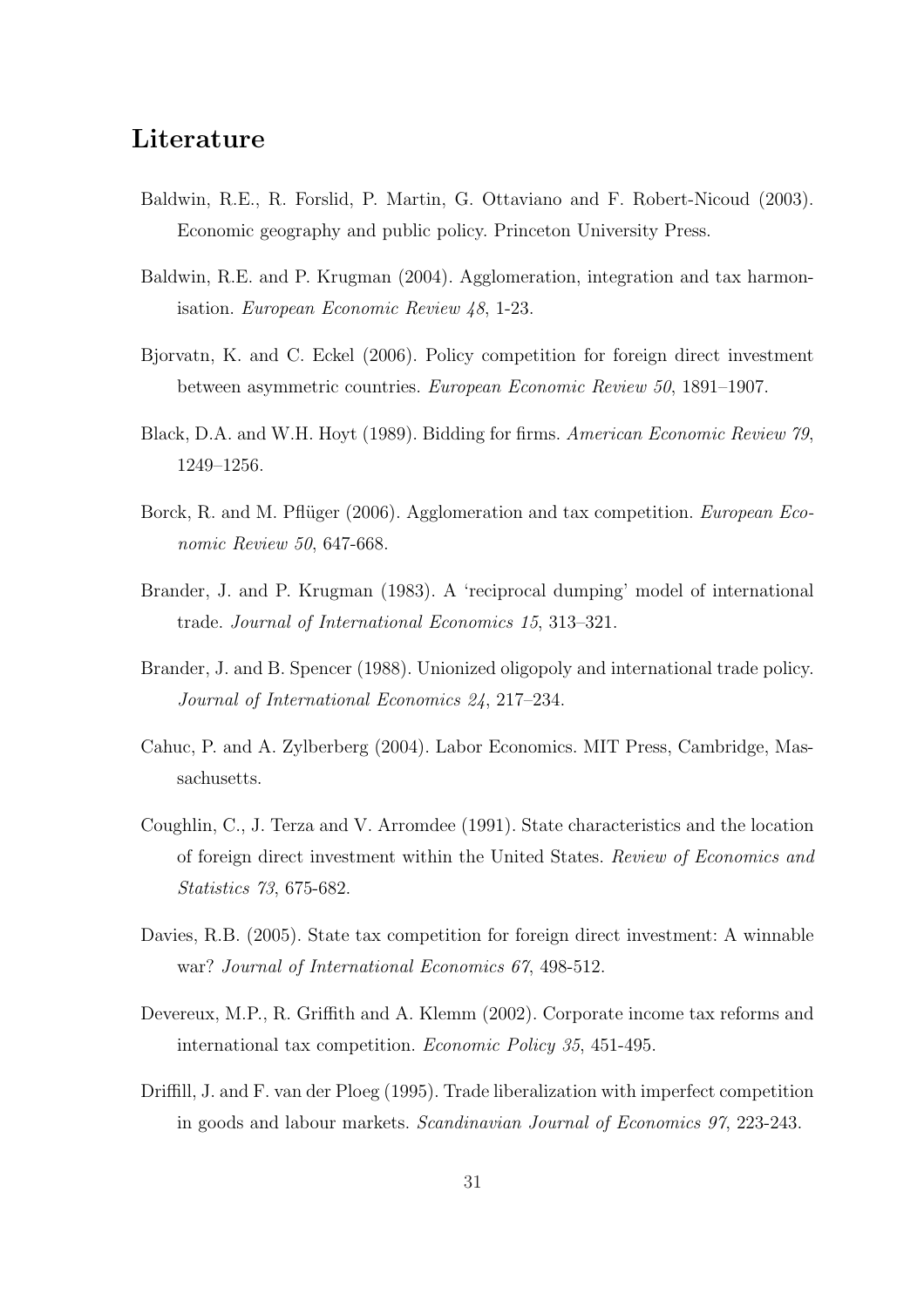- Egger, P. and T. Seidel (2007). Tax competition with agglomeration and unemployment. Mimeo, University of Munich and ifo Institute.
- Ferrett, B. and I. Wooton (2005). Competing for a Duopoly: International Trade and Tax Competition. CEPR Discussion Paper 5379.
- Freeman, R. (2007). Labor market institutions around the world. NBER Working Paper 13242. Washington, D.C.
- Fuest, C. and B. Huber (1999). Tax coordination and unemployment. International Tax and Public Finance 6, 7-26.
- Fuest, C. and B. Huber (2000). Why do governments subsidise investment and not employment? Journal of Public Economics 78, 171-192.
- Haufler, A. and I. Wooton (1999). Country size and tax competition for foreign direct investment. Journal of Public Economics 71, 121–139.
- Horstmann, I.J. and J.R. Markusen (1992). Endogenous market structures in international trade (natura facit saltum). Journal of International Economics 32, 109–129.
- Huizinga, H. (1993). International market integration and union wage bargaining. Scandinavian Journal of Economics 95, 249–255.
- Kind, H.J., K.H. Midelfart Knarvik and G. Schjelderup (2000). Competing for capital in a 'lumpy' world. Journal of Public Economics 78, 253-274.
- Leahy, D. and C. Montagna (2000). Unionisation and foreign direct investment: Challenging conventional wisdom? The Economic Journal 110, C80-C92.
- Lejour, A.M., and H.A. Verbon. (1996). Capital mobility, wage bargaining, and social insurance policies in an economic union. International Tax and Public Finance 3, 495–513.
- Lommerud, K.E., F. Meland and L. Sørgard (2003). Unionised oligopoly, trade liberalisation and location choice. The Economic Journal 113, 782-800.